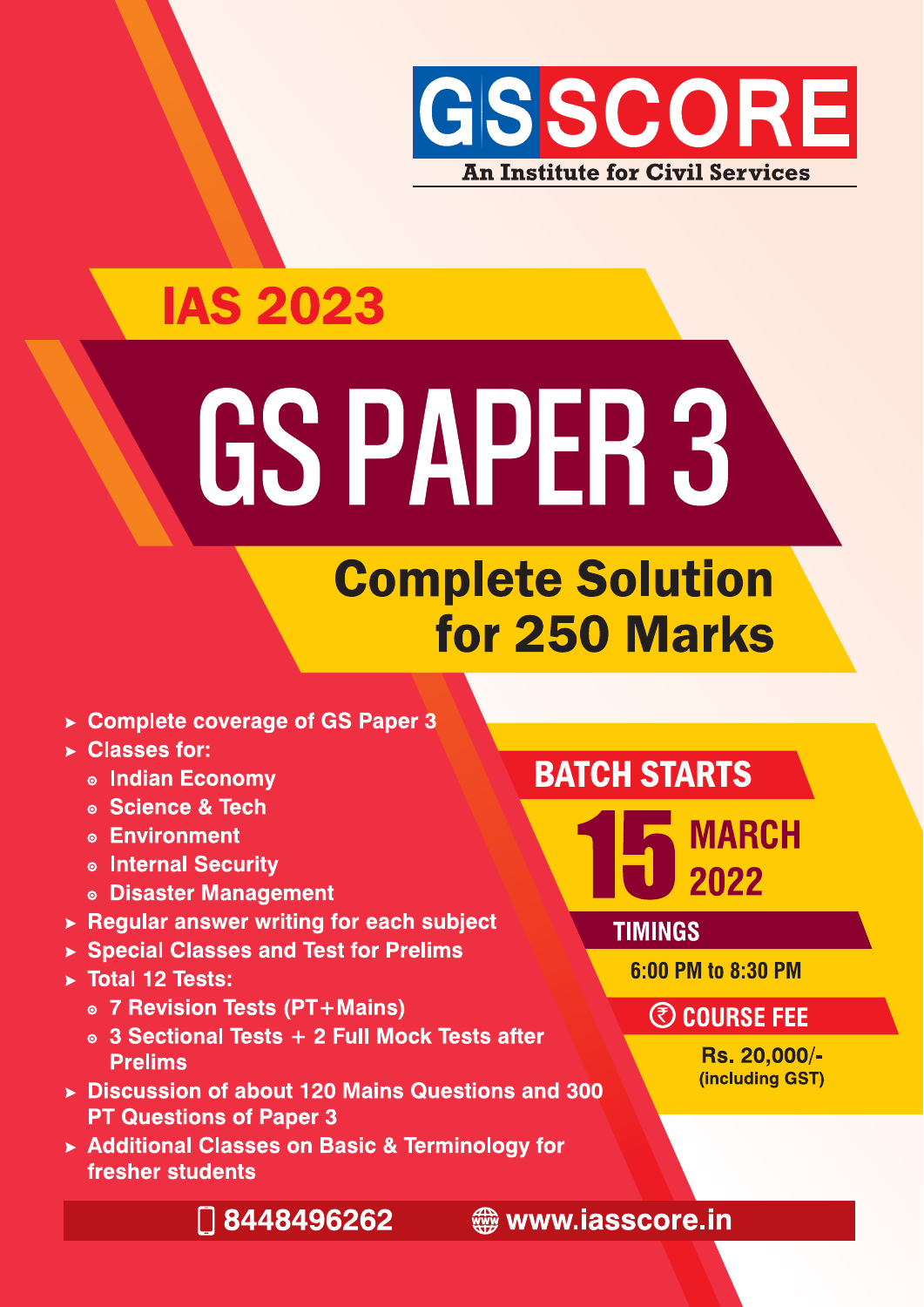#### **GSSCORE**

### Course DELIVERY

The Course involves the start from basics of all the concepts and raising the bar through our innovative course delivery to encounter both prelims and Mains examination decisively. The course delivery includes:

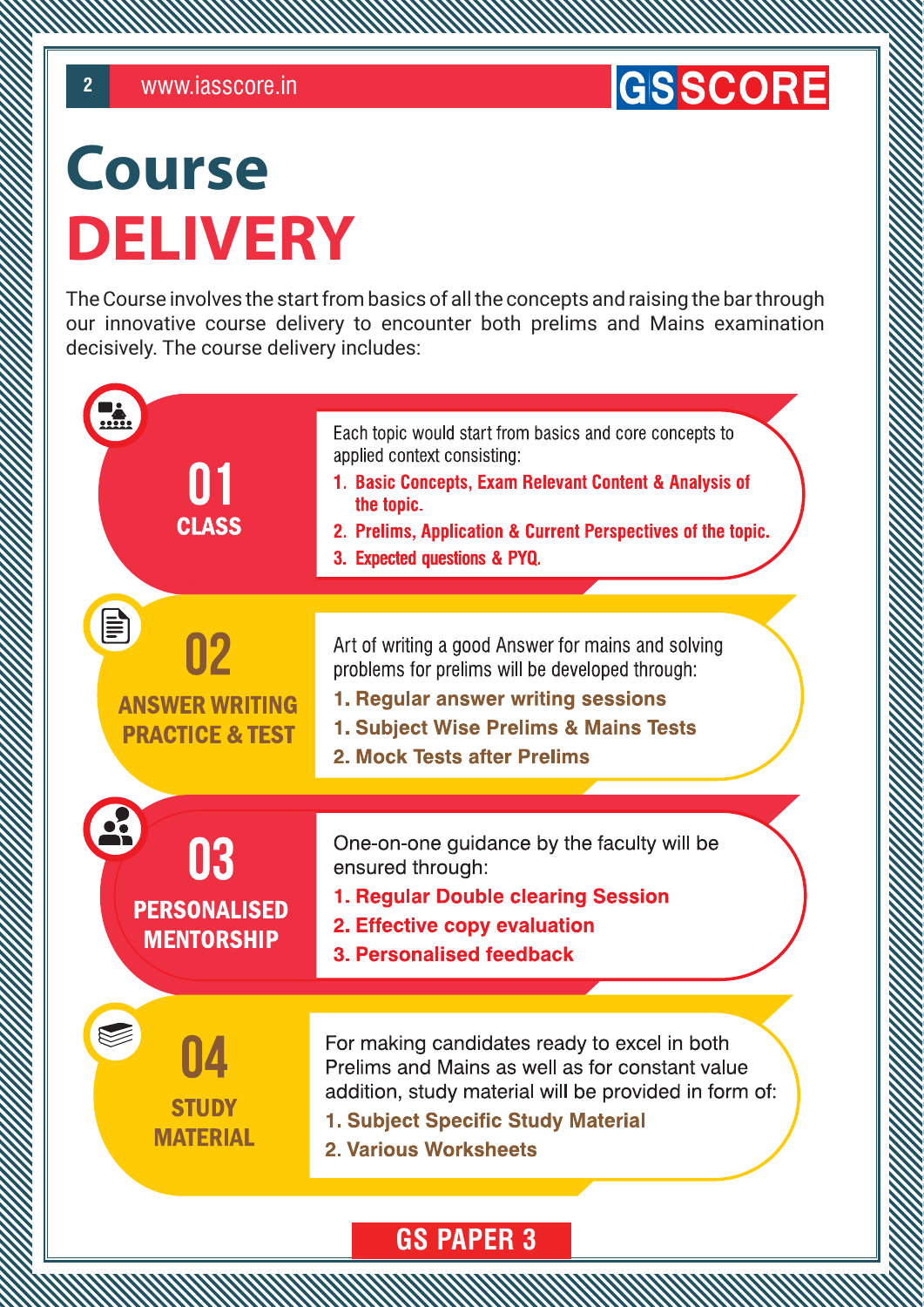## **SESSION PLAN**

#### **-- Note --**

The following session plan is only indicative of the issues and the topics to be covered in different sessions; actual coverage of issues would be far wider.

| <b>Session &amp; Date</b> | <b>Session Topics</b>          | <b>Sub Topics</b>                                                                                                                                                                                                                                                                                                                        | <b>Detail list with Current</b><br><b>Affairs</b>                                                                                                                                                                                                                                                                                                                                                                                                                                                                                                                          |
|---------------------------|--------------------------------|------------------------------------------------------------------------------------------------------------------------------------------------------------------------------------------------------------------------------------------------------------------------------------------------------------------------------------------|----------------------------------------------------------------------------------------------------------------------------------------------------------------------------------------------------------------------------------------------------------------------------------------------------------------------------------------------------------------------------------------------------------------------------------------------------------------------------------------------------------------------------------------------------------------------------|
|                           |                                | <b>INDIAN ECONOMY</b>                                                                                                                                                                                                                                                                                                                    |                                                                                                                                                                                                                                                                                                                                                                                                                                                                                                                                                                            |
| <b>Session 1</b>          | Growth &<br><b>Development</b> | <b>Indian Economy</b><br>& Issues-Relating<br>to:<br>$\blacktriangleright$ Planning<br><b>Mobilization of</b><br><b>Resources</b><br>$\triangleright$ Growth,<br>Development &<br>Employment<br><b>National Income</b><br>and Basic<br>concepts<br>What is GDP,<br>How to measure<br>economy,<br>Challenges<br>in economic<br>management | India's current state of the<br>Economy<br>Recovery of Indian<br>economy post COVID-19<br>Net-zero emissions target<br>by 2070 for India and<br>impact on Indian economy<br><b>Green Economy Transition</b><br>Gig Economy: its role and<br>significance<br><b>Effectiveness of GDP in</b><br>measurement of economic<br>growth.<br><b>Economic Growth vs</b><br><b>Economic Development</b><br>Economic Reforms in last<br>5 years<br><b>National Monetization</b><br>Pipeline: Scope and Impact<br><b>Strategic Disinvestment</b><br>in India: Rationale and<br>Concerns |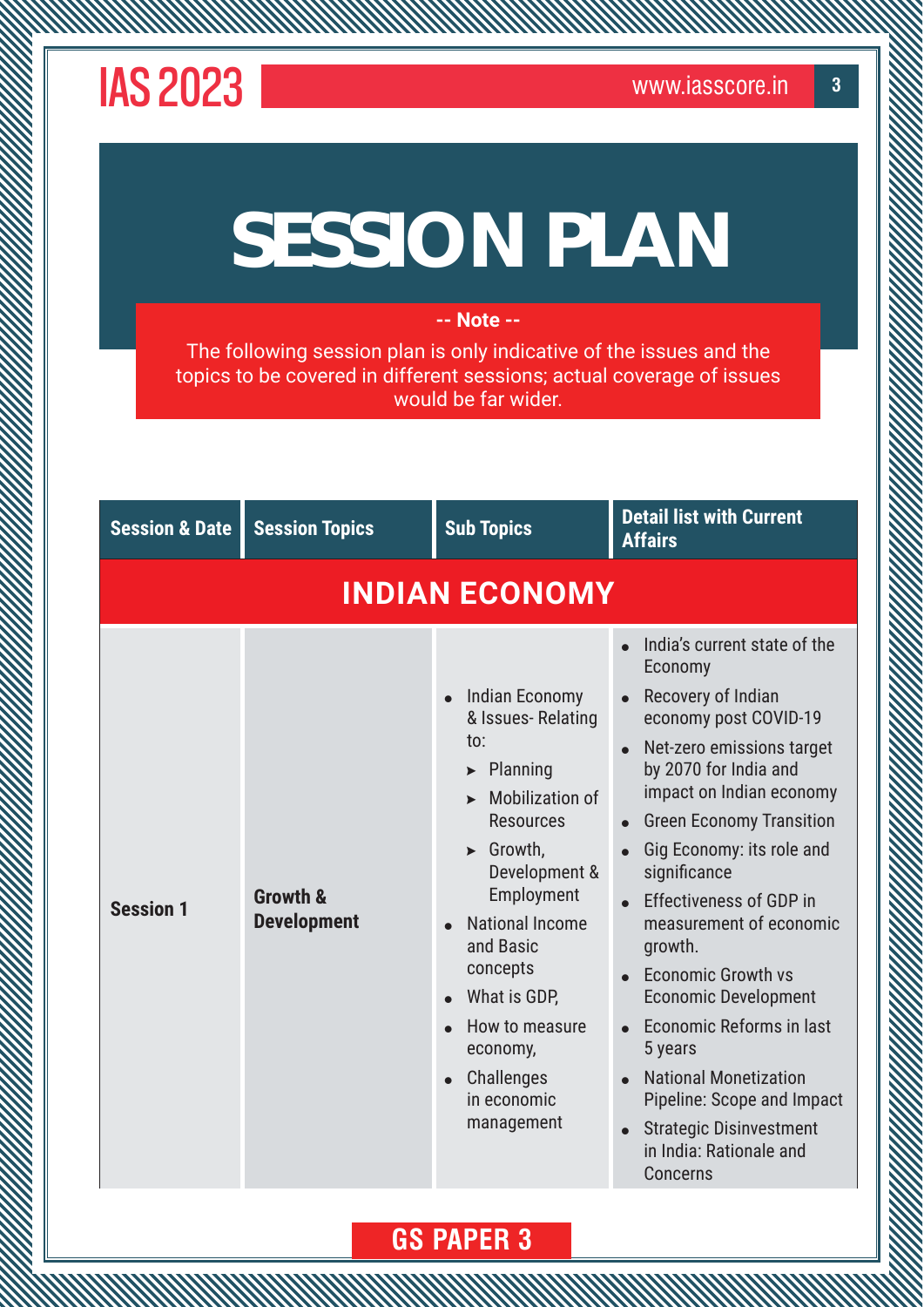**MANAMANA** 

### GSSCORE

| <b>Session &amp; Date</b> | <b>Session Topics</b>                             | <b>Sub Topics</b>                                                                                                                                            | <b>Detail list with Current</b><br><b>Affairs</b>                                                                                                                                                                                                                                                                                                                                                                                                                                                                                                                   |
|---------------------------|---------------------------------------------------|--------------------------------------------------------------------------------------------------------------------------------------------------------------|---------------------------------------------------------------------------------------------------------------------------------------------------------------------------------------------------------------------------------------------------------------------------------------------------------------------------------------------------------------------------------------------------------------------------------------------------------------------------------------------------------------------------------------------------------------------|
|                           |                                                   |                                                                                                                                                              | Sectoral & Regional<br>Diversification as tool for<br><b>Inclusive Growth</b><br>Change in the GDP<br>methodology<br>Change in GDP indexing<br>Current price income and<br>constant price income<br>CPI vs WPI and CPI as                                                                                                                                                                                                                                                                                                                                           |
| <b>Session 2</b>          | <b>Macro Economics</b><br><b>Basics</b>           | Economic<br>policies,<br>Growth and<br>investment<br>basics, theory<br>of inflation and<br>unemployment<br>Inequality                                        | inflation benchmark<br>Niti Aayog report on<br>employment<br>Macro-Economic<br><b>Framework Statement</b><br>2021-22<br><b>Employment Generation in</b><br>India (e-SHRAM portal)<br>Aatmanirbhar Bharat<br>$\bullet$<br>Mission, encapsulation<br>major structural reforms<br><b>State finances for Macro-</b><br>$\bullet$<br>economic Stability in India:<br><b>Effect of Covid-19</b><br><b>Issues with States fiscal</b><br>management in India<br>India Vs Bharat: Rural-<br><b>Urban Divide</b><br>Planning approach in India<br>Unorganised sector of India |
| <b>Session 3</b>          | <b>Indian Economic</b><br>Growth (1950 -<br>1990) | Nehruvian Phase<br>$(1950-1965)$ ,<br><b>Socialist Phase</b><br>$(1965-1980)$ ,<br><b>Gradual Reforms</b><br>$(1980 - 1990)$<br><b>BOP</b> crisis of<br>1990 | <b>Harrod-Domar Model</b><br>Mahalonobis model<br><b>Banks nationalization</b><br><b>Green revolution</b><br>Trade EXIM policy<br>Direct poverty elimination<br>programs                                                                                                                                                                                                                                                                                                                                                                                            |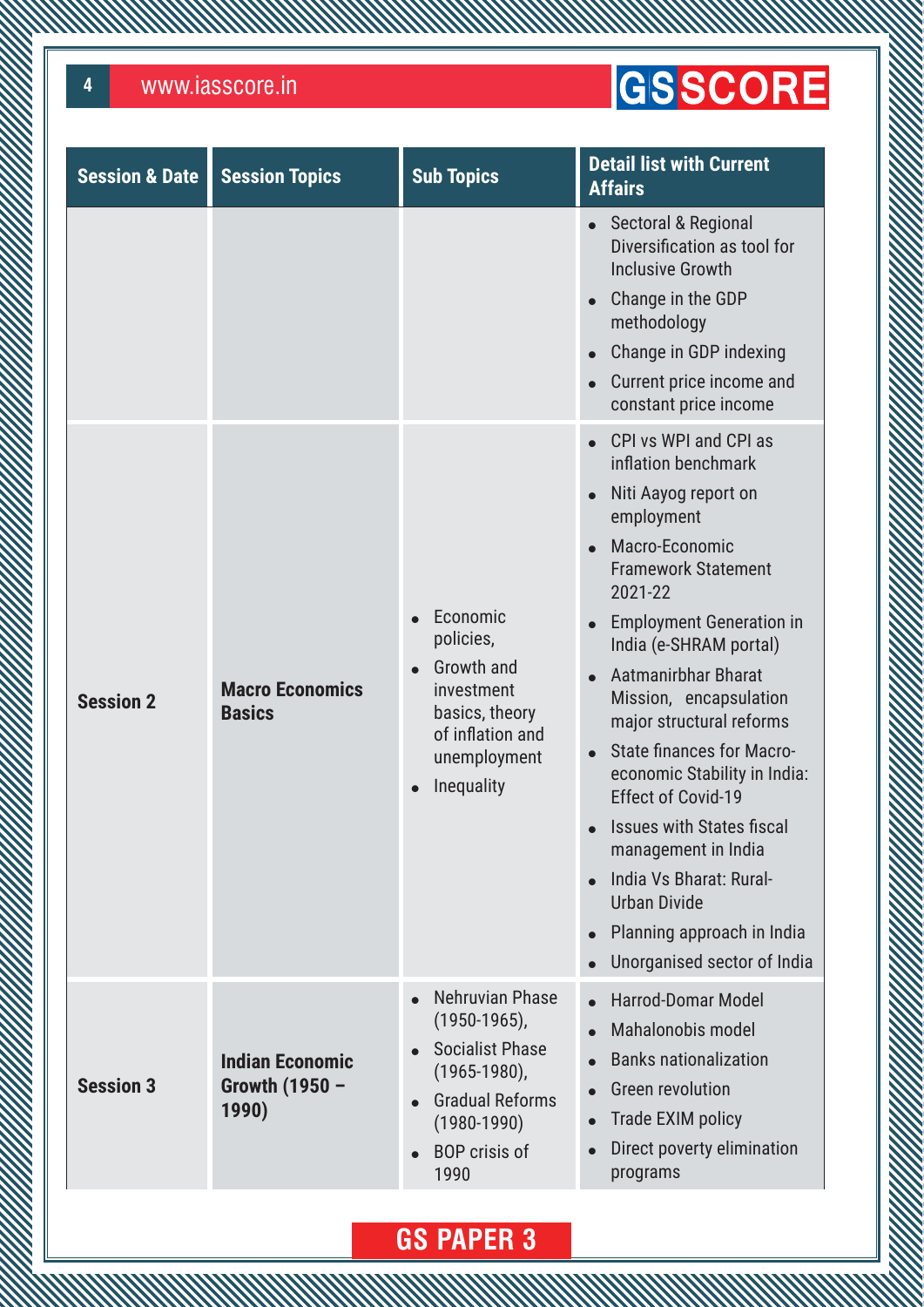WWW

| <b>Session &amp; Date</b> | <b>Session Topics</b>                     | <b>Sub Topics</b>                                                                                                                                                                                                                                        | <b>Detail list with Current</b><br><b>Affairs</b>                                                                                                                                                                                                                                      |
|---------------------------|-------------------------------------------|----------------------------------------------------------------------------------------------------------------------------------------------------------------------------------------------------------------------------------------------------------|----------------------------------------------------------------------------------------------------------------------------------------------------------------------------------------------------------------------------------------------------------------------------------------|
| <b>Session 4</b>          | <b>Economic Reforms</b>                   | 1st Gen Reforms<br>$(1991-1998)$<br>2nd Gen Reform<br>$(1999 - 2008)$                                                                                                                                                                                    | <b>IMF Reforms Program</b><br>$\bullet$<br><b>New industrial Policy</b><br><b>Chelliah Committee</b><br>Narasimham Committee 1<br>Narasimham committee 2<br>$\bullet$<br>Vijay Kelkar committee<br>$\bullet$<br><b>FRBM Act</b>                                                        |
| <b>Session 5</b>          | <b>Economic reforms</b>                   | <b>Ongoing Reforms</b><br>(since 2012)                                                                                                                                                                                                                   | Industry - Make in India,<br>$\bullet$<br>Skill India mission, MUDRA,<br>Start-up India, etc<br>Agriculture-Swaminathan<br>committee report<br>implementation, MSP @<br>$1.5x$ cost<br>Banking Issues - NPA,<br><b>External Benchmarking,</b><br>Jan dhanyojana                        |
| <b>Session 6</b>          | <b>Budget and Fiscal</b><br><b>Policy</b> | Objectives and<br>$\bullet$<br>Principles of<br><b>Taxation</b><br><b>Taxation for</b><br><b>Mobilization of</b><br><b>Resources</b><br><b>Taxation System</b><br>in India<br><b>Tax Reforms</b><br><b>GST</b> and its<br>impact on<br>different sectors | <b>Objectives of Fiscal Policy</b><br>New taxation slabs<br><b>DTAA</b><br>Corporation tax reduction<br>2019<br>Direct tax code<br><b>GST fake invoice issue</b><br>Centre-state distribution<br>$\bullet$<br>issue over GST<br><b>Gender Budgeting: Issues</b><br>and Measures Needed |
| <b>Session 7</b>          | <b>Budget and Fiscal</b><br><b>Policy</b> | Expenditure and<br>Subsidy<br><b>Subsidy Reforms</b><br>$\bullet$<br>Education<br>and health<br>expenditure                                                                                                                                              | Subsidies and its Impact<br><b>UBI</b><br>$\bullet$<br>Direct benefit transfer<br>analysis<br><b>Public Debt and Borrowing</b><br><b>FRBM Act</b><br>$\bullet$<br>N.K. Singh Panel on FRBM<br>$\bullet$                                                                                |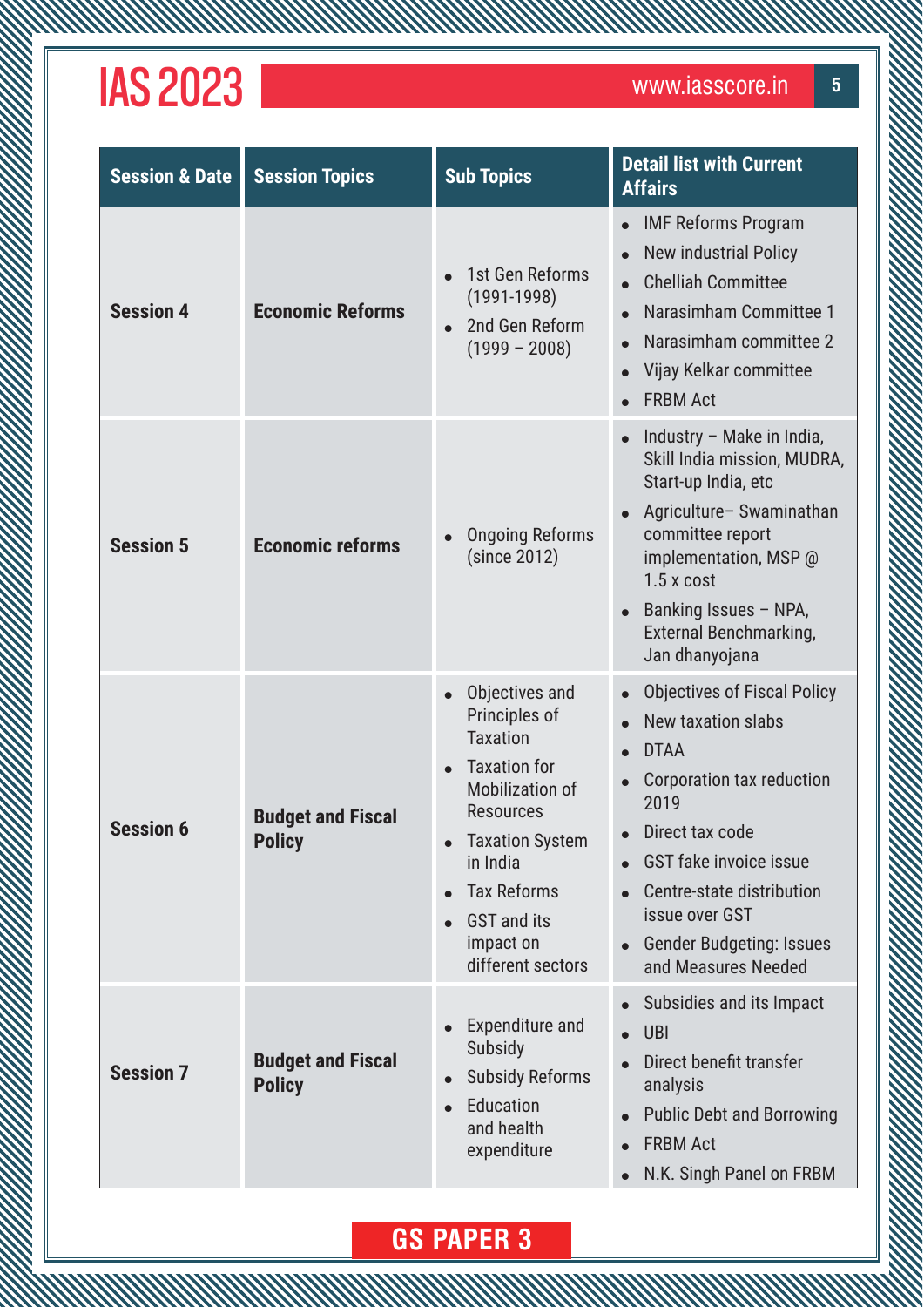**MMW** 

### GSSCORE

| <b>Session &amp; Date</b> | <b>Session Topics</b>                                                       | <b>Sub Topics</b>                                                                                                                                                                                                                          | <b>Detail list with Current</b><br><b>Affairs</b>                                                                                                                                                                                                                                                                                                                                         |
|---------------------------|-----------------------------------------------------------------------------|--------------------------------------------------------------------------------------------------------------------------------------------------------------------------------------------------------------------------------------------|-------------------------------------------------------------------------------------------------------------------------------------------------------------------------------------------------------------------------------------------------------------------------------------------------------------------------------------------------------------------------------------------|
|                           |                                                                             | Concept of<br>$\bullet$<br>committed<br>expenditure<br>Centre-state<br>$\bullet$<br>distribution                                                                                                                                           | <b>Retrospective Taxation in</b><br>India: Effects and Reforms<br><b>Direct Tax Code</b><br>GST- petrol and diesel<br><b>Tax evasion</b><br><b>Taxing Virtual Currencies</b><br>and its Regulations                                                                                                                                                                                       |
| <b>Session 8</b>          | <b>Budget and Fiscal</b><br><b>Policy</b>                                   | <b>Budget</b><br>$\bullet$<br>terminology<br>Types of budget<br>$\bullet$<br>Types of Deficits,<br>$\bullet$<br>Public Debt, and                                                                                                           | <b>Budget Formulation</b><br>15th Finance commission<br>Outcome budgeting<br>$\bullet$<br><b>Gender budgeting</b><br>$\bullet$<br>Performance budgeting                                                                                                                                                                                                                                   |
|                           | <b>Revision Test 1 &amp; Discussion</b><br>(PT Mock + Mains Answer Writing) | (Indian Economy)                                                                                                                                                                                                                           |                                                                                                                                                                                                                                                                                                                                                                                           |
| <b>Session 9</b>          | <b>Agriculture</b>                                                          | State of<br>Agriculture in<br>India<br>Agricultural trade<br>$\bullet$<br><b>Factors affecting</b><br>$\bullet$<br>agricultural<br>productivity<br>Challenges of the<br>$\bullet$<br><b>Sector</b><br>Land records and<br>informal leasing | <b>Global Agricultural</b><br><b>Productivity Report (GAP</b><br>Report)<br>Fertiliser Shortage:<br><b>Farmers Stare at Economic</b><br>Distress, Black Marketing<br>(Impact of shortage on<br>India's food security)<br>Farm Policies: One-Size-<br>Fits-All do not Work<br>Lab to Land: How to<br><b>Improve Agriculture Price</b><br>Policy in India<br><b>Conclusive Land Titling</b> |
| <b>Session 10</b>         | <b>Agriculture</b>                                                          | Need and sources<br>for Agricultural<br>Finance<br>Sources of<br>$\bullet$<br>Agricultural<br><b>Finance</b><br>Co-operative<br>$\bullet$<br><b>Credit Societies</b><br>in India                                                           | Niti Aayog Launches<br><b>Agricultural Marketing &amp;</b><br><b>Farm Friendly Reforms</b><br>Index<br>Defects in Procurement<br><b>Policy</b>                                                                                                                                                                                                                                            |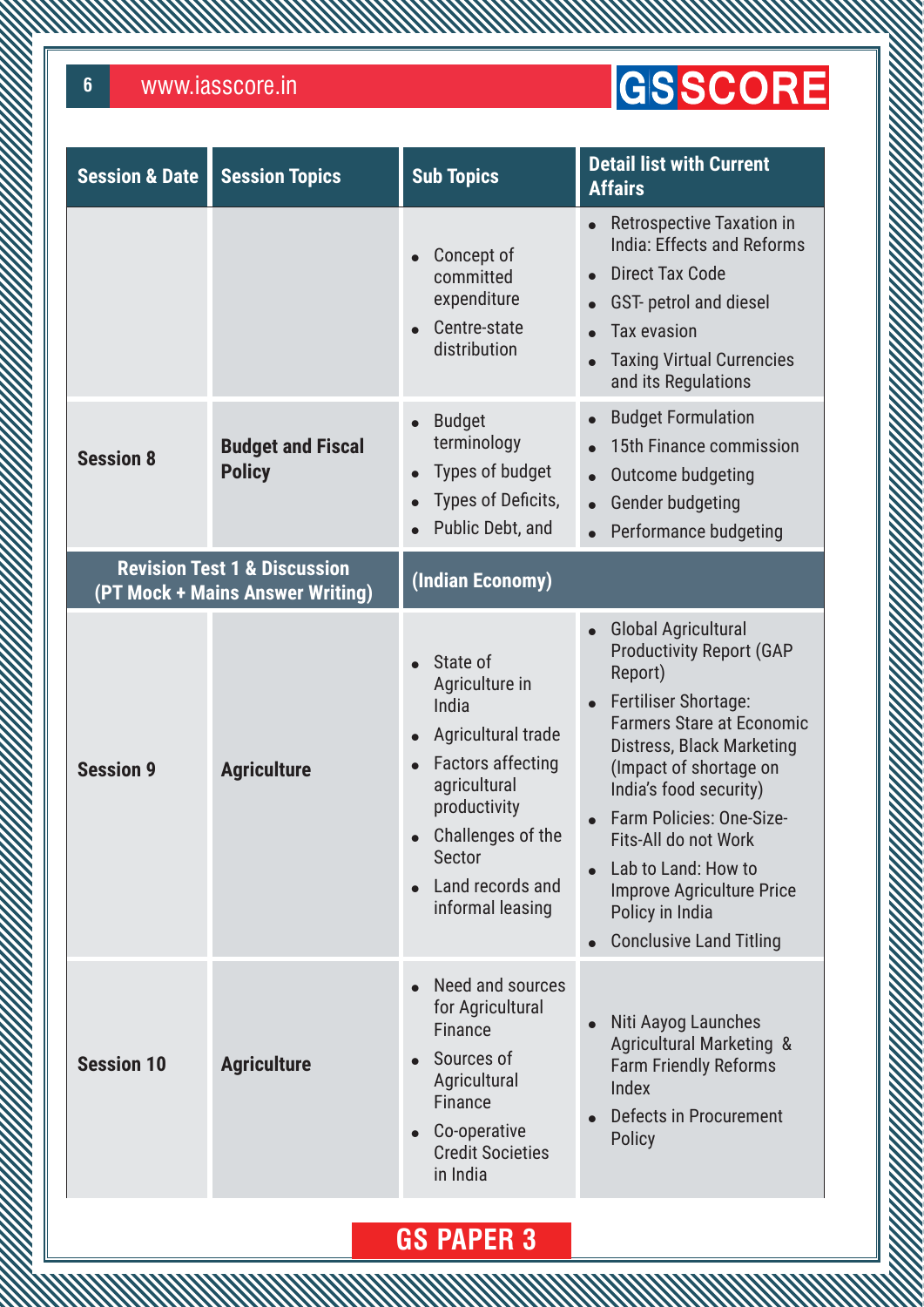**MANAMAN** 

| <b>Session &amp; Date</b> | <b>Session Topics</b>                                   | <b>Sub Topics</b>                                                                                                                                        | <b>Detail list with Current</b><br><b>Affairs</b>                                                                                                                                                                                                                                                                                                                            |
|---------------------------|---------------------------------------------------------|----------------------------------------------------------------------------------------------------------------------------------------------------------|------------------------------------------------------------------------------------------------------------------------------------------------------------------------------------------------------------------------------------------------------------------------------------------------------------------------------------------------------------------------------|
|                           |                                                         | Marketing (APMC,<br>FCI, PDS, e-NAM<br><b>Govt Policies and</b><br>Schemes,<br>Contract farming,<br>$\bullet$<br>Supply chain<br>$\bullet$<br>management | Reforming Trade in<br><b>Agriculture Products</b><br>Draft Model APMC Act,<br>2016<br>NITI Aayog Report on<br>Agriculture<br>New Agriculture Bills, 2020<br>Bhavantar Bhugtan Yojana<br>Krishi UDAN 2.0<br>Data revolution in Indian<br>agriculture<br><b>Agriculture Export Policy</b><br>The future of Indian<br>agriculture<br><b>Feminisation of Agriculture</b>         |
| <b>Session 11</b>         | <b>Agriculture</b>                                      | Food processing,<br>Subsidies,<br><b>WTO and Indian</b><br>agriculture                                                                                   | <b>Private sector initiatives</b><br>like e-Chaupal<br><b>AMUL case-study</b><br><b>Commodity exchanges</b><br>integration<br><b>Mega Food Park Policy</b><br>Livestock Sector of India:<br><b>Scope and Government</b><br><b>Initiatives</b><br><b>Pulses for Food Security</b><br>and Sustainable Future<br>WTO subsidy lists<br>Amber Bag<br><b>Blue Bag</b><br>Green bag |
| <b>Session 12</b>         | <b>Financial System &amp;</b><br><b>Monetary Policy</b> | Financial<br>$\bullet$<br>Markets,<br>Financial<br>$\bullet$<br>Instruments,<br>Capital Markets,<br>$\bullet$<br>Debt and Equity<br>$\bullet$            | <b>National Monetisation</b><br>Pipeline<br>Corporate bond to be<br>necessary for debt funding<br>Importance of bond market<br>Debt/Equity ratio                                                                                                                                                                                                                             |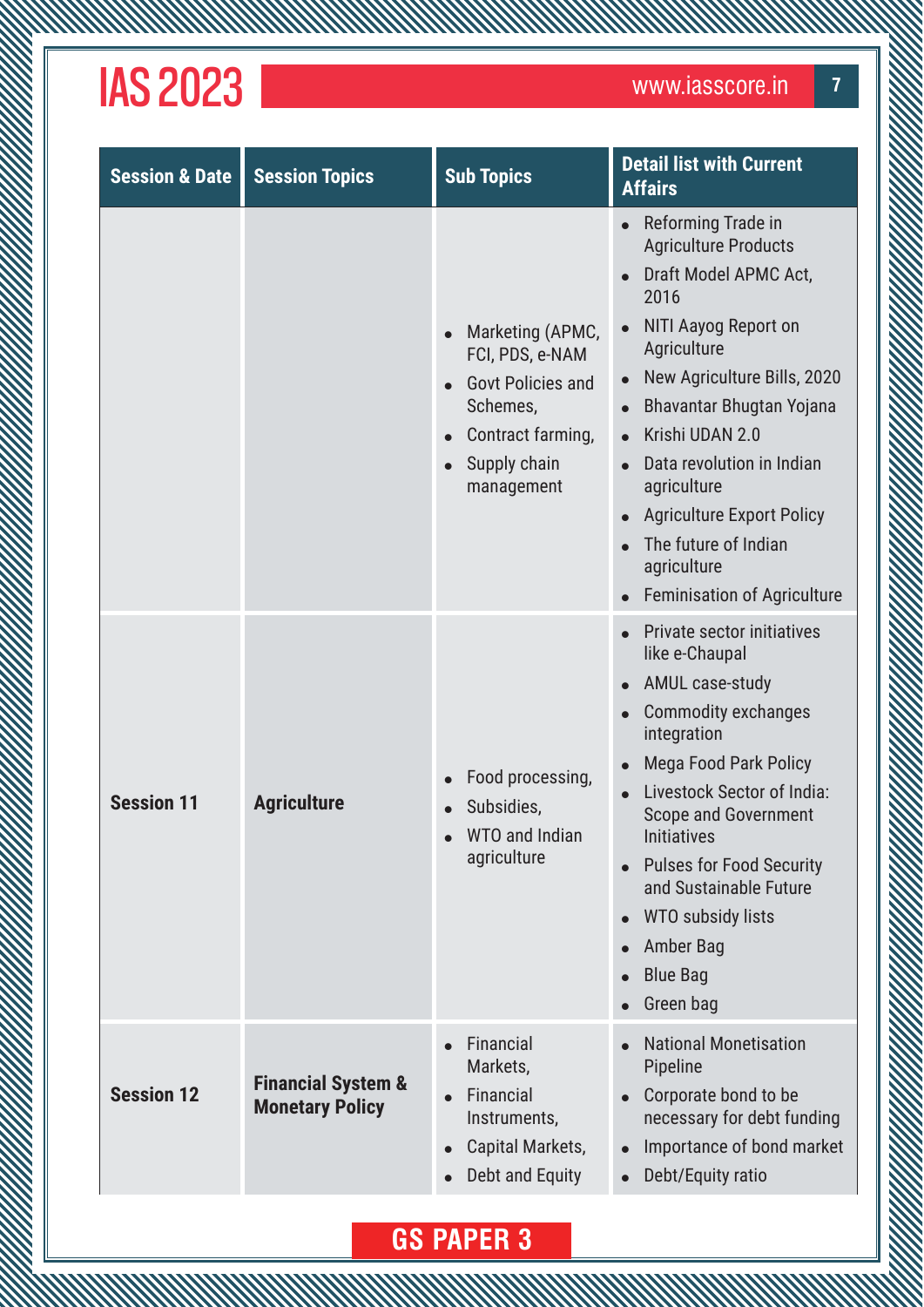**WWW** 

### GSSCORE

| <b>Session &amp; Date</b> | <b>Session Topics</b>                                   | <b>Sub Topics</b>                                                                                                                           | <b>Detail list with Current</b><br><b>Affairs</b>                                                                                                                                                                                                                                                                                                                                                                                                                                                                                                                                                                                                                                                                                                                                                             |
|---------------------------|---------------------------------------------------------|---------------------------------------------------------------------------------------------------------------------------------------------|---------------------------------------------------------------------------------------------------------------------------------------------------------------------------------------------------------------------------------------------------------------------------------------------------------------------------------------------------------------------------------------------------------------------------------------------------------------------------------------------------------------------------------------------------------------------------------------------------------------------------------------------------------------------------------------------------------------------------------------------------------------------------------------------------------------|
|                           |                                                         |                                                                                                                                             | Need for more equity<br>$\bullet$<br>funding                                                                                                                                                                                                                                                                                                                                                                                                                                                                                                                                                                                                                                                                                                                                                                  |
| <b>Session 13</b>         | <b>Financial System &amp;</b><br><b>Monetary Policy</b> | Banking Issues -<br>Profitability,<br>Sustainability,<br><b>Bank Merger,</b><br>NPA,<br>MPT,<br>Recapitalization,<br>Financial<br>Inclusion | <b>Nachiket Mor Committee</b><br>on financial inclusion<br>P J Nayak Committee &<br><b>BBB</b><br>Parthasarathi Shome<br><b>Committee on GAAR</b><br><b>Urjit Patel Committee</b><br><b>Report on Monetary Policy</b><br>Mahapatra committee on<br><b>NBFC</b><br><b>External benchmarking</b><br>Repo-based lending<br><b>MCLR</b><br>Increasing dependence<br>on Digital technology<br>and impact on financial<br>inclusion in rural India<br>Emergence of India as<br>a global leader in digital<br>payments<br><b>Corporate Bond Market in</b><br>India: Issues & Reforms<br>required<br><b>Emergence of NEO Banks</b><br><b>Urban Cooperative Banks:</b><br><b>Need for Reforms</b><br><b>Nationalization of Banks</b><br>and Privatization of Banks<br>Challenges of Non-<br>Performing Assets in India |
| <b>Session 14</b>         | <b>Financial System &amp;</b><br><b>Monetary Policy</b> | <b>Monetary Policy</b><br>$\bullet$<br>and RBI,<br>Co-operative<br>banking,<br>Frauds,                                                      | <b>RBI reforms</b><br>Bimal Jalan committee on<br><b>RBI reserves</b><br>Prompt corrective action<br>list                                                                                                                                                                                                                                                                                                                                                                                                                                                                                                                                                                                                                                                                                                     |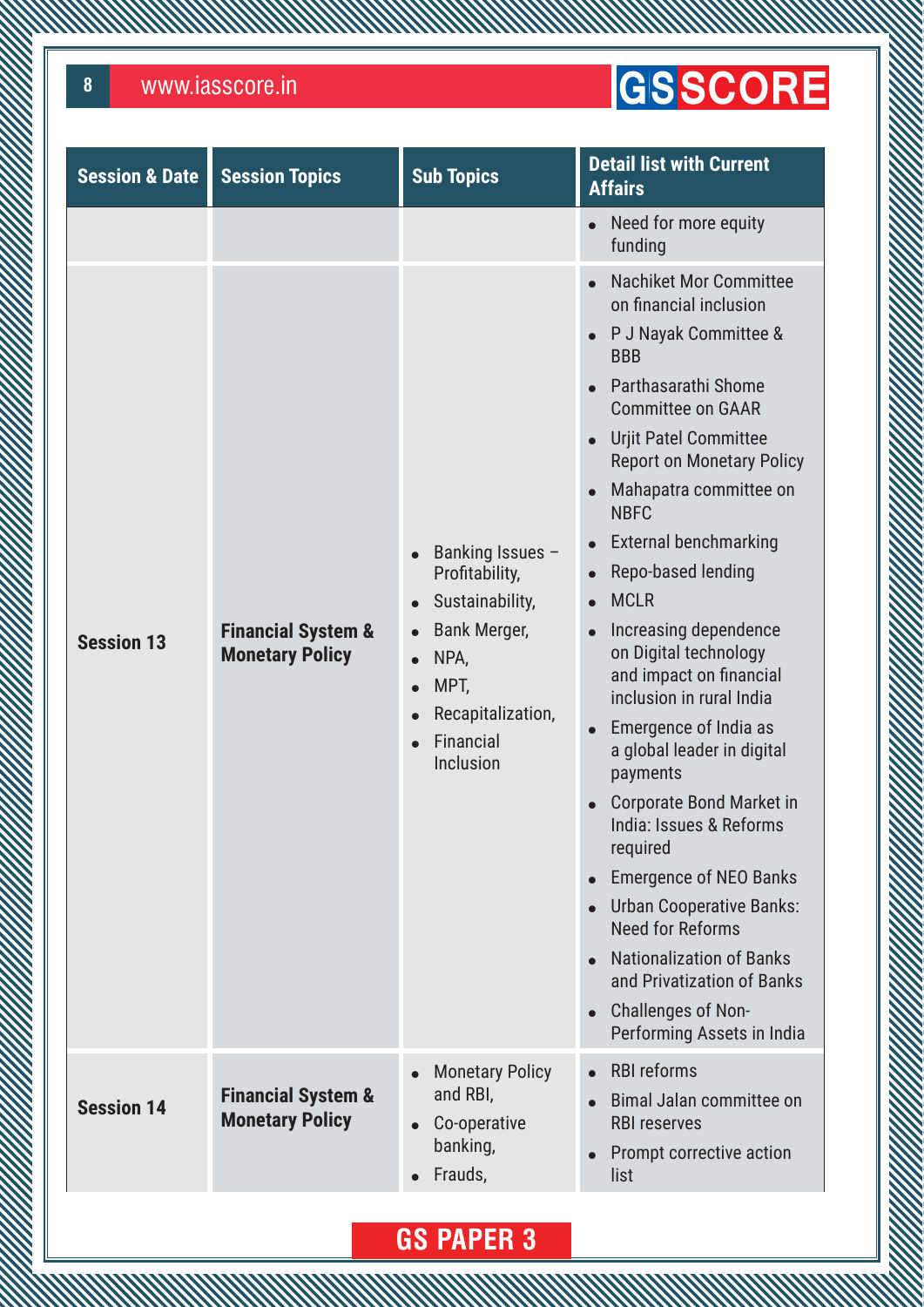**MANAMAN** 

| <b>Session &amp; Date</b> | <b>Session Topics</b>      | <b>Sub Topics</b>                                                                                                               | <b>Detail list with Current</b><br><b>Affairs</b>                                                                                                                                                                                                                                                                                                                                                                                                                                                                                                                                                    |
|---------------------------|----------------------------|---------------------------------------------------------------------------------------------------------------------------------|------------------------------------------------------------------------------------------------------------------------------------------------------------------------------------------------------------------------------------------------------------------------------------------------------------------------------------------------------------------------------------------------------------------------------------------------------------------------------------------------------------------------------------------------------------------------------------------------------|
|                           |                            | Technology,<br>Start-ups<br><b>SEBI</b><br>Corporate<br>$\bullet$<br>governance                                                 | RBI on chit funds<br><b>Uday Kotak committee</b><br>The concept of Bad Bank<br><b>Account Aggregator</b><br><b>System</b><br><b>Introduction of Central</b><br><b>Bank Digital Currency</b><br>(CBDC)<br><b>Taxing Virtual Currencies</b><br>Announcement of<br><b>Government Securities</b><br><b>Acquisition Programme or</b><br>G-SAP 1.0<br><b>RBI's New Retail Direct</b><br>Scheme<br>RBI to suspend the GSAP<br>system<br>SEBI's proposed T+1<br>settlement system<br><b>Sweat Equity Rules: SEBI</b><br><b>EASE 4.0 or Enhanced</b><br><b>Access and Service</b><br>Excellence Reform Agenda |
| <b>Session 15</b>         | <b>Industry and Labour</b> | Ease of doing<br>$\bullet$<br>business,<br>employment<br>generation,<br>exports and<br>manufacturing,<br>labour reforms,<br>etc | Industrial Relations (IR)<br>Code Bill, 2020<br>COVID-19 & Workers'<br><b>Rights</b><br>The Code on Wages, 2019<br>Initiatives for Fund for<br><b>Start-Ups</b><br>Need to Look Beyond CSR<br>Initiatives to Support<br><b>MSME Sector</b><br><b>Analysis of Competition</b><br><b>Commission of India</b><br>Exit Issues and Insolvency<br><b>Resolution Process</b>                                                                                                                                                                                                                                |

ANAMAN MANAMAN MANAMAN MANAMAN MANAMAN MANAMAN MANAMAN MANAMAN MANAMAN MANAMAN MANAMAN MANAMAN MANAMAN MANAMAN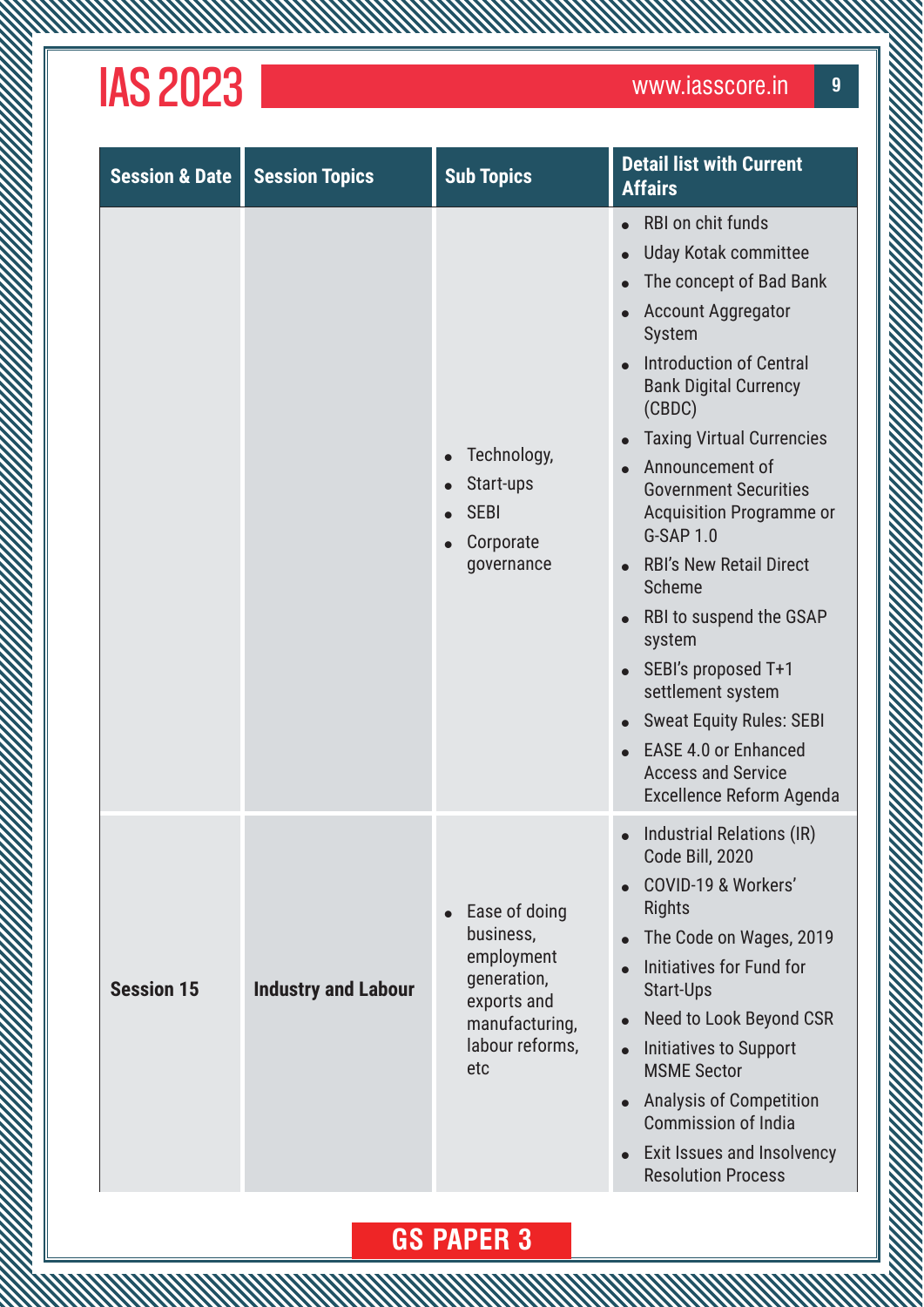**WWW** 

### GSSCORE

| <b>Session &amp; Date</b> | <b>Session Topics</b>  | <b>Sub Topics</b>                                                                                                  | <b>Detail list with Current</b><br><b>Affairs</b>                                                                                                                                                                                                                                                                                                                                                                                                                                                                                                                                                                                                                                                          |
|---------------------------|------------------------|--------------------------------------------------------------------------------------------------------------------|------------------------------------------------------------------------------------------------------------------------------------------------------------------------------------------------------------------------------------------------------------------------------------------------------------------------------------------------------------------------------------------------------------------------------------------------------------------------------------------------------------------------------------------------------------------------------------------------------------------------------------------------------------------------------------------------------------|
|                           |                        |                                                                                                                    | Challenges and<br>$\bullet$<br>opportunities of fourth<br><b>Industrial Revolution</b><br><b>Why Manufacturing Sector</b><br>is not able to Generate<br>Jobs?<br>Inequality between Large<br>$\bullet$<br><b>Business Houses &amp; Smaller</b><br><b>Businesses</b><br><b>How Labour Regulations</b><br>$\bullet$<br><b>Affect Manufacturing?</b><br><b>Production Incentive</b><br>$\bullet$<br>Scheme (PLI) for Large-<br>scale Electronics<br>Cabinet clears PLI Scheme<br>$\bullet$<br>for Textile Sector<br>Major reforms in the<br>$\bullet$<br>telecom sector<br>Deep Ocean Mission (DOM)<br>NITI Aayog and Cisco<br>$\bullet$<br>collaborated to encourage<br>women's entrepreneurship<br>in India |
| <b>Session 16</b>         | <b>External Sector</b> | International<br>Trade Theory,<br>Tools of trade<br>policy,<br>Trade analysis,<br>Trade treaties and<br>agreements | G-7 Tax Deal<br>FTA of India<br>India-ASEAN Trade in<br>Goods<br>South Asia Free Trade<br>Agreement (SAFTA)<br>Indo Malaysia CECA<br>$\bullet$<br>(IMCECA)<br>India Singapore CECA<br>$\bullet$<br>(ISCECA)<br>Japan India CEPA (JICECA)<br>$\bullet$<br><b>Dispute Settlement</b><br>$\bullet$<br>Mechanism in WTO<br><b>Model Bilateral Investment</b><br>Treaty: Rules and<br>Agreements                                                                                                                                                                                                                                                                                                                |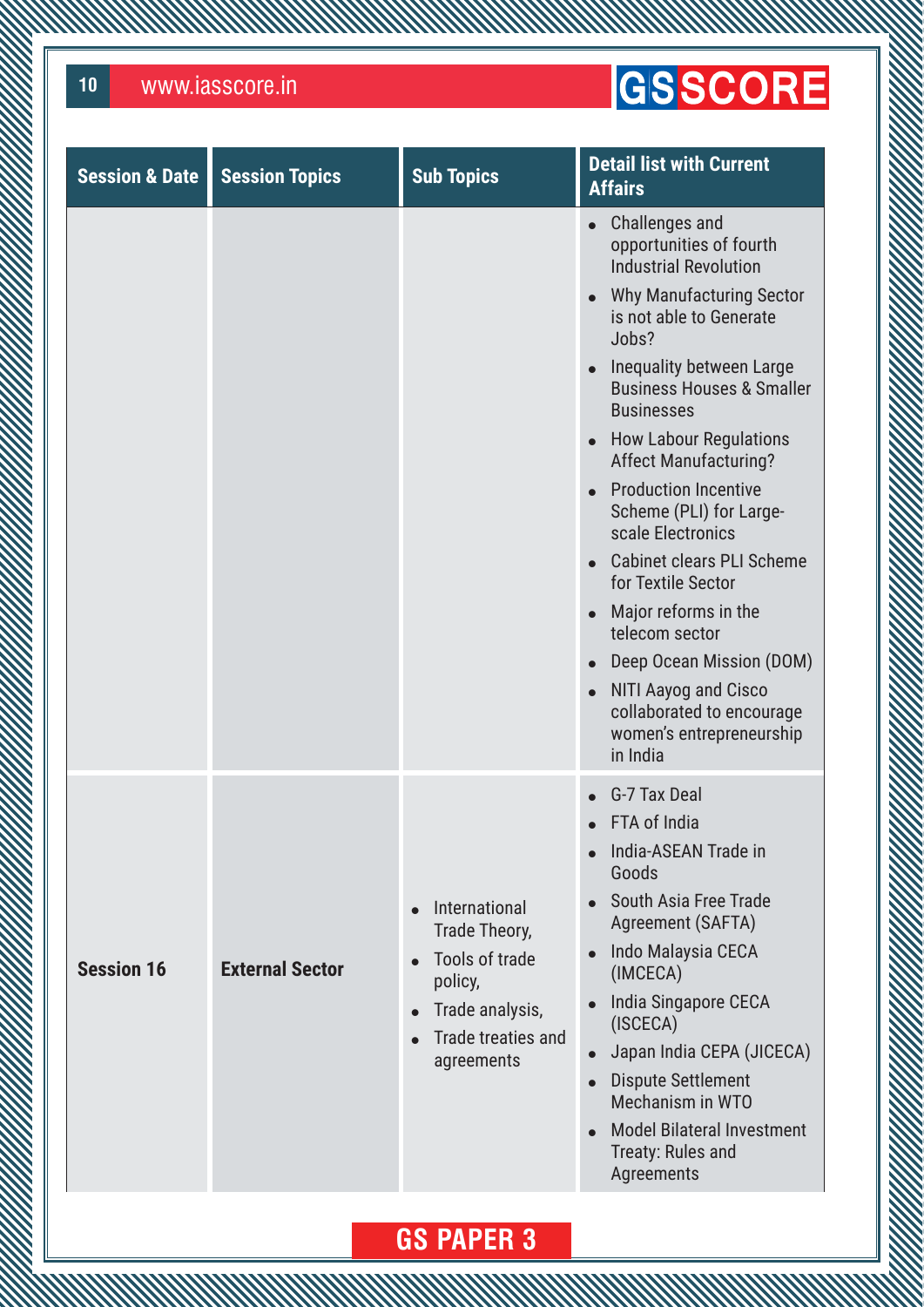**MANAMAN** 

| <b>Session &amp; Date</b> | <b>Session Topics</b>                              | <b>Sub Topics</b>                                                                                                                                                                                          | <b>Detail list with Current</b><br><b>Affairs</b>                                                                                                                                                                                                                                                                                                |
|---------------------------|----------------------------------------------------|------------------------------------------------------------------------------------------------------------------------------------------------------------------------------------------------------------|--------------------------------------------------------------------------------------------------------------------------------------------------------------------------------------------------------------------------------------------------------------------------------------------------------------------------------------------------|
| <b>Session 17</b>         | <b>External Sector</b>                             | Foreign trade<br>policy of India,<br>Exchange rate,<br>Currency<br>Manipulation,<br>Trade war,<br><b>PPP</b><br><b>Foreign Capital</b><br>(FDI and FPI),<br><b>BOP</b> issues                              | New export promotion<br>policies<br>Depreciation of rupee<br>against dollar<br><b>Fall in NEER</b><br>The Economist BIGMac<br>Index<br><b>Regulation of Crypto</b><br>currency in China and other<br>major economies                                                                                                                             |
| <b>Session 18</b>         | <b>External Sector</b>                             | International<br>$\bullet$<br>Organizations -<br><b>World Bank</b><br><b>IMF</b><br><b>WTO</b><br><b>BRICS</b><br>AllB, etc                                                                                | Reforms in IMF Quota<br>Rising New Form of<br>Protectionism<br><b>BIT Dispute Management</b><br><b>Strategy</b><br>Pandora's leaky papers<br>World Bank to stop 'ease of<br>doing business' report<br><b>Eastern Economic Forum</b><br><b>Special Drawing Rights:</b><br><b>IMF</b>                                                              |
| <b>Session 19</b>         | <b>Service Sector and</b><br><b>Infrastructure</b> | Tourism,<br>$\bullet$<br>Healthcare,<br>Retail, IT sector,<br>Railways,<br>$\bullet$<br>Air transport,<br>Ports,<br>$\bullet$<br><b>Public Private</b><br>Partnership<br><b>Energy Sector</b><br>$\bullet$ | Coal Fall in India<br><b>PM Gati Shakti National</b><br><b>Master Plan</b><br>Energy Access in India<br>National mission on edible<br>oil<br>Emerging market electricity<br>Leapfrog<br><b>Power Finance Corporation</b><br>acquires status of<br>'Maharatna'<br><b>SPIN Scheme: Khadi</b><br>and Village Industries<br><b>Commission (KVIC)</b> |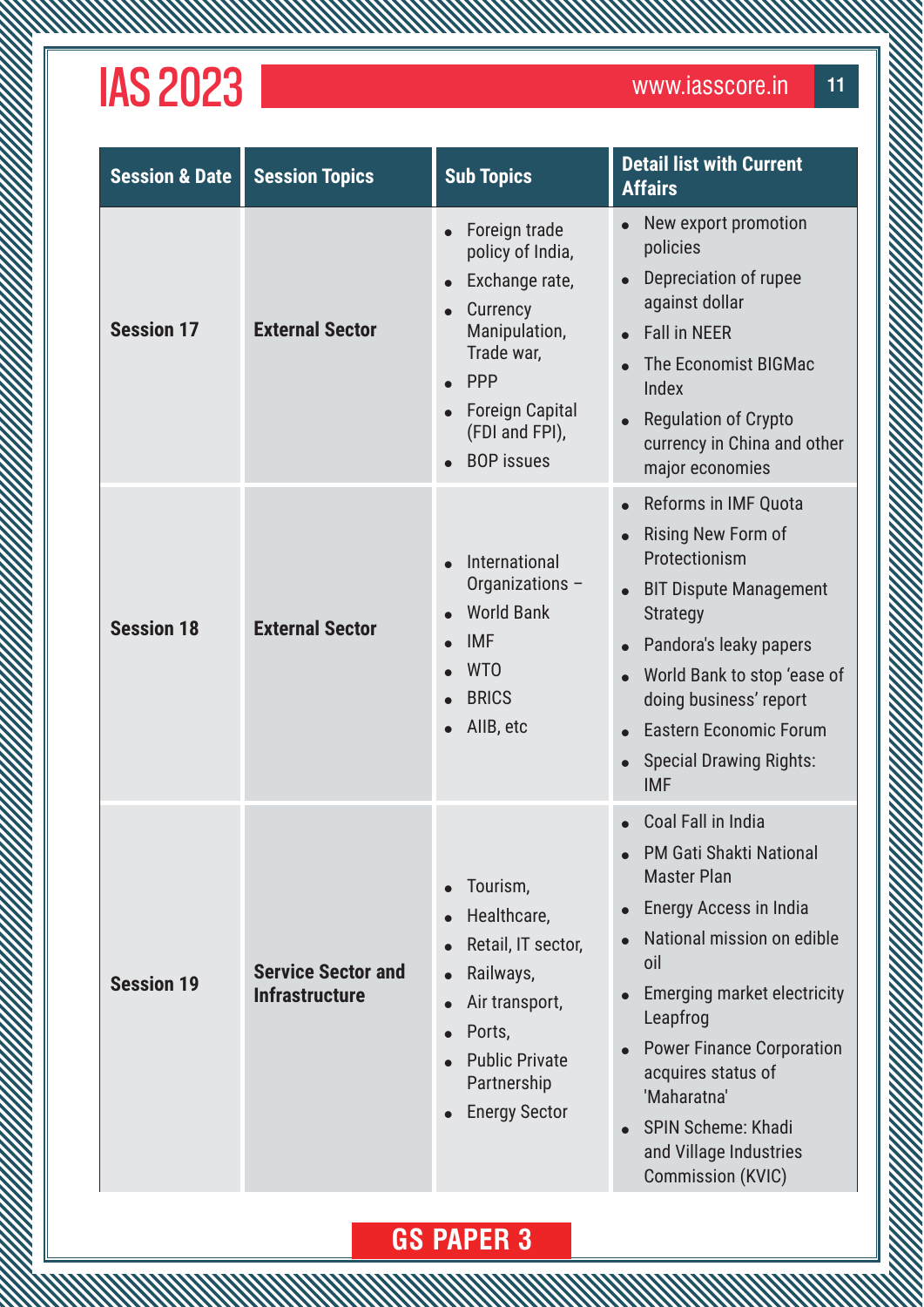**MANAMANA** 

### GSSCORE

| <b>Session &amp; Date</b> | <b>Session Topics</b>      | <b>Sub Topics</b>                                                                                                    | <b>Detail list with Current</b><br><b>Affairs</b>                                                                                                                                                                                                                                                                                                                               |
|---------------------------|----------------------------|----------------------------------------------------------------------------------------------------------------------|---------------------------------------------------------------------------------------------------------------------------------------------------------------------------------------------------------------------------------------------------------------------------------------------------------------------------------------------------------------------------------|
|                           |                            |                                                                                                                      | <b>Connect Karo 2021</b><br>- Towards Equitable,<br>Sustainable Indian Cities'<br><b>Investment in Social</b><br>Infrastructure for<br>Sustainable Growth in India<br>Railway privatization<br><b>Bibek Debroy committee</b><br>Air India Privatization<br><b>UDAN</b> scheme<br>Sagarmala project<br><b>UDAY</b> scheme<br>H-1B Visa Rule Change &<br>It's Impact on IT Sector |
| <b>Session 20</b>         | <b>Welfare and Poverty</b> | <b>Poverty Debate</b><br>Policies to reduce<br>poverty<br>Poverty<br>$\bullet$<br>measurement                        | Tendualkar committee<br>debate<br>Rangarajan poverty<br>estimates<br>World bank poverty<br>estimates<br><b>Multidimensional poverty</b><br>Index<br>Global Hunger Index 2021<br><b>Poverty Alleviation</b><br>approach (ability and<br>endowment)                                                                                                                               |
| <b>Session 21</b>         | <b>Welfare and Poverty</b> | Universal basic<br>income, and<br>subsidies<br>Welfare<br>challenges<br>Regional<br>$\bullet$<br>inequality in India | <b>Unemployment Survey</b><br><b>Draft Social Security Code</b><br>Feminization of farm<br>labour<br><b>State GDP comparison</b><br><b>SACRED Portal for senior</b><br>citizens                                                                                                                                                                                                 |
| <b>Session 22</b>         | PT - special 1             | <b>Microeconomics</b><br>$\bullet$<br>Major terms<br>Reports and<br>$\bullet$<br>indexes                             |                                                                                                                                                                                                                                                                                                                                                                                 |

AN MARKA MARKA MARKA MARKA MARKA MARKA MARKA MARKA MARKA MARKA MARKA MARKA MARKA MARKA MARKA MARKA MARKA MARKA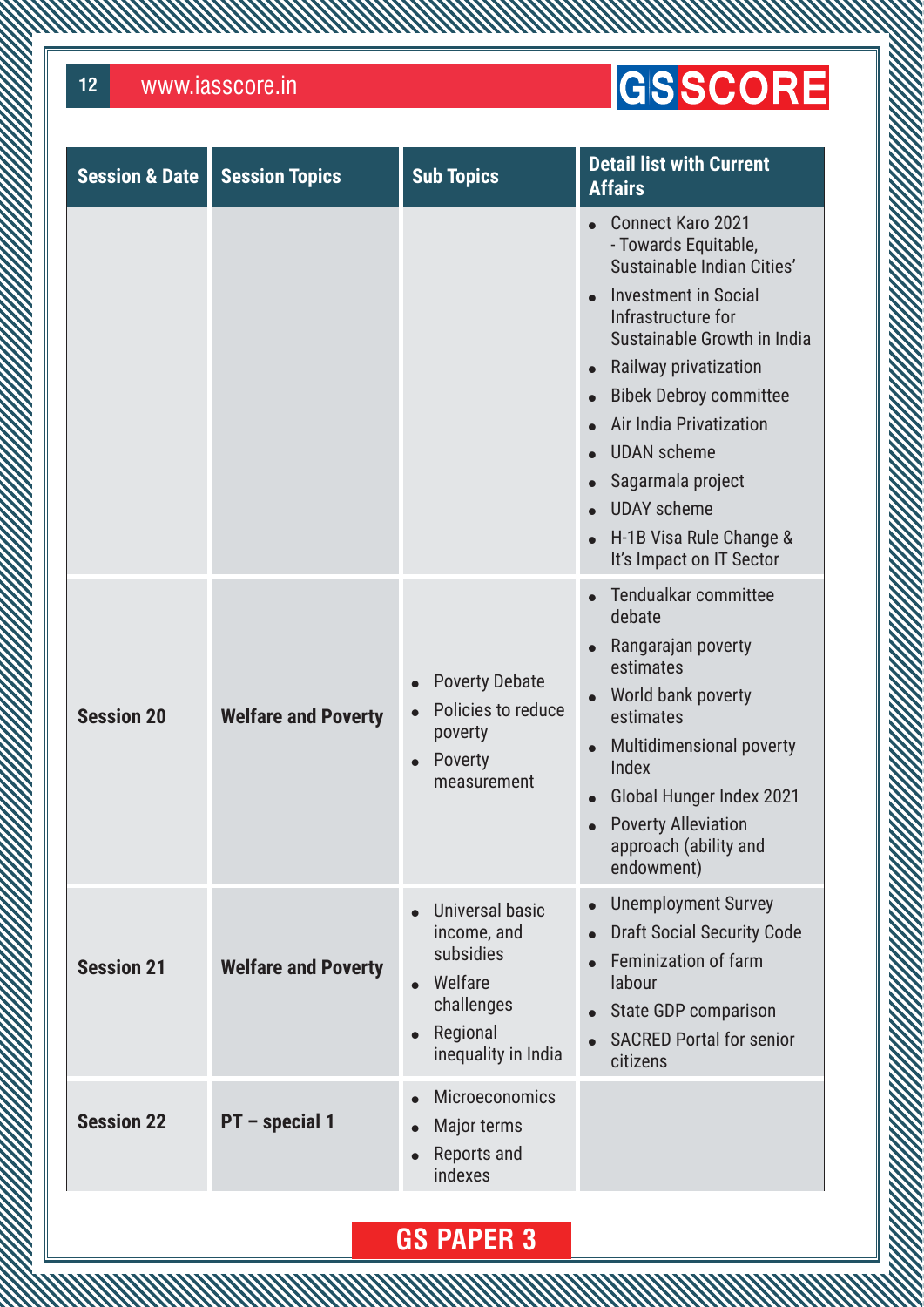| <b>Session &amp; Date</b> | <b>Session Topics</b>                                                       | <b>Sub Topics</b>                                                                                                                                                                                                                                                                                                                                                                                                                                                                                                                                                        | <b>Detail list with Current</b><br><b>Affairs</b>                                                                                                                                                                                                                                                                                                                                                                                                                                                                                                                                                                                                                                                                                     |
|---------------------------|-----------------------------------------------------------------------------|--------------------------------------------------------------------------------------------------------------------------------------------------------------------------------------------------------------------------------------------------------------------------------------------------------------------------------------------------------------------------------------------------------------------------------------------------------------------------------------------------------------------------------------------------------------------------|---------------------------------------------------------------------------------------------------------------------------------------------------------------------------------------------------------------------------------------------------------------------------------------------------------------------------------------------------------------------------------------------------------------------------------------------------------------------------------------------------------------------------------------------------------------------------------------------------------------------------------------------------------------------------------------------------------------------------------------|
| <b>Session 23</b>         | PT - Special 2                                                              | Inflation<br>Unemployment<br>Major curves and<br>theories and their<br>developers                                                                                                                                                                                                                                                                                                                                                                                                                                                                                        |                                                                                                                                                                                                                                                                                                                                                                                                                                                                                                                                                                                                                                                                                                                                       |
|                           | <b>Revision Test 2 &amp; Discussion</b><br>(PT Mock + Mains Answer Writing) |                                                                                                                                                                                                                                                                                                                                                                                                                                                                                                                                                                          | <b>Indian Economy</b>                                                                                                                                                                                                                                                                                                                                                                                                                                                                                                                                                                                                                                                                                                                 |
|                           |                                                                             | <b>SCIENCE &amp; TECHNOLOGY</b>                                                                                                                                                                                                                                                                                                                                                                                                                                                                                                                                          |                                                                                                                                                                                                                                                                                                                                                                                                                                                                                                                                                                                                                                                                                                                                       |
| <b>Session 1</b>          | <b>Overview and ICT</b>                                                     | Achievements of<br><b>Scientists</b><br><b>Policies</b><br>and general<br>technology<br>Achievements of<br>Indians in science<br>& technology<br>Scientists of<br><b>Ancient India</b><br>Science and<br>Scientists of<br>Medieval India<br>Scientists of<br>Modern India<br><b>Policies&amp; Reports</b><br>$\bullet$<br>related to Science<br>Technology<br><b>Synthetic Biology</b><br><b>Law Commission</b><br><b>Report on Human</b><br>Tele-<br>$\bullet$<br>communication<br>IT Industry in<br>$\bullet$<br>India<br>Applications<br>of Information<br>Technology | ISRO to launch own space<br>station by 2030<br>Human Space Flight Centre<br>for Gaganyaan Mission<br><b>Structure of Satellite (ISRO</b><br>launched world's smallest<br>Kalam SAT, Microsat-R<br>satellites)<br>DRDO successfully test-<br>fires Astra Missile<br>India accepts new standard<br>definition of Kg, Mole and<br><b>Kelvin</b><br>$\bullet$ Govt approves the<br>continuation of GSLV<br>Phase-4 programme<br>New State of Matter<br>discovered<br><b>ISRO launches 'Young</b><br>Scientists Programme' for<br>students<br>Chandrayaan-2: Vikram<br>couldn't land on the Moon<br>but found unbroken<br>Cartosat-3: India's Earth<br>observation satellite<br>launched successfully<br><b>Other S&amp;T Achievements</b> |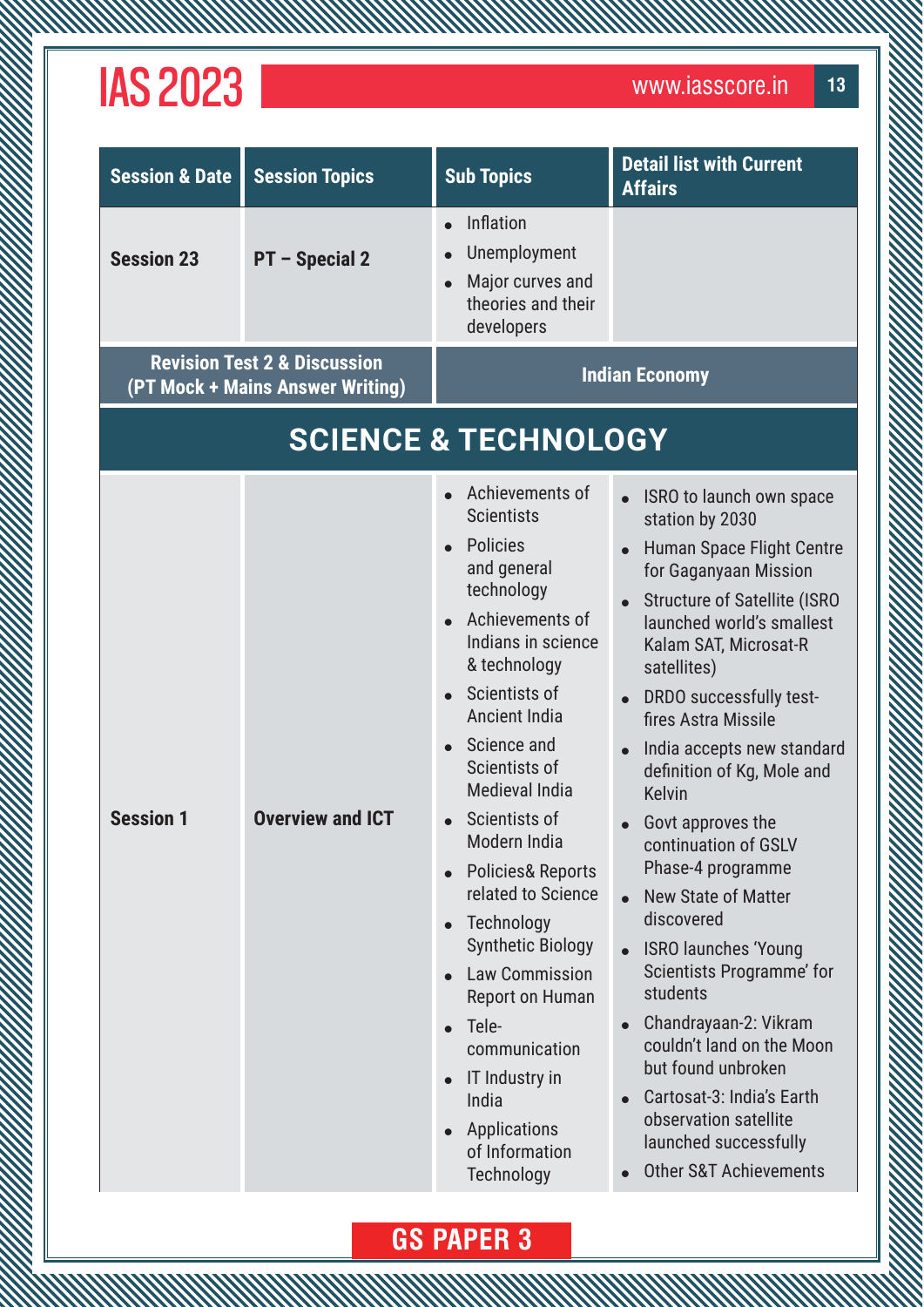**MMW** 

### GSSCORE

| <b>Session &amp; Date</b> | <b>Session Topics</b> | <b>Sub Topics</b>                                                                                                                | <b>Detail list with Current</b><br><b>Affairs</b>                                                                                                                                                                                                                                                                                                                                                                                                                                                                                                                                                                                                                    |
|---------------------------|-----------------------|----------------------------------------------------------------------------------------------------------------------------------|----------------------------------------------------------------------------------------------------------------------------------------------------------------------------------------------------------------------------------------------------------------------------------------------------------------------------------------------------------------------------------------------------------------------------------------------------------------------------------------------------------------------------------------------------------------------------------------------------------------------------------------------------------------------|
|                           |                       | <b>Display</b><br><b>Technologies</b><br>Government<br><b>Initiatives</b>                                                        | World's First 'Bunched-<br>$\bullet$<br>beam' Electron Cooling at<br>Collider<br>Pegasus Project and the<br>$\bullet$<br>need of surveillance reform<br>in India<br>The new IT Rules 2021:<br><b>Needs and Challenges</b><br>Issues in rolling out 5G<br>$\bullet$<br>networks in India<br>Sea Quark Surprise Reveals<br>$\bullet$<br>Deeper Complexity in<br><b>Proton Spin Puzzle</b><br><b>Equipment Delivered for</b><br>$\bullet$<br><b>Global High-energy Physics</b><br><b>Experiments Quantum</b><br>New AI Techniques                                                                                                                                       |
| <b>Session 2</b>          | <b>ICT</b>            | Computers,<br>Devices, super<br>computers,<br>quantum tech.<br>display and<br>printing tools<br>networks and<br>issues, IoT, CPS | <b>Gaganyaan Mission</b><br>$\bullet$<br><b>Big Data</b><br><b>ICT</b> applications and role in<br>$\bullet$<br>different sectors<br>Contemporary Issues in ICT<br>$\bullet$<br>Internet Of Things<br><b>Big Data Initiative</b><br>Supercomputer and its<br><b>Applications</b><br>Li-Fi Technology and its<br>$\bullet$<br>Application<br>Use of it in Financial<br>Inclusion<br><b>Credit/Debit Card Crimes</b><br>$\bullet$<br><b>Bharatnet Project</b><br>$\bullet$<br><b>Wanna Cry Malware</b><br>$\bullet$<br>Concept of Cyber-Physical<br>$\bullet$<br><b>Systems</b><br><b>Esign Electronic Signature</b><br>Service: Significance &<br><b>Applications</b> |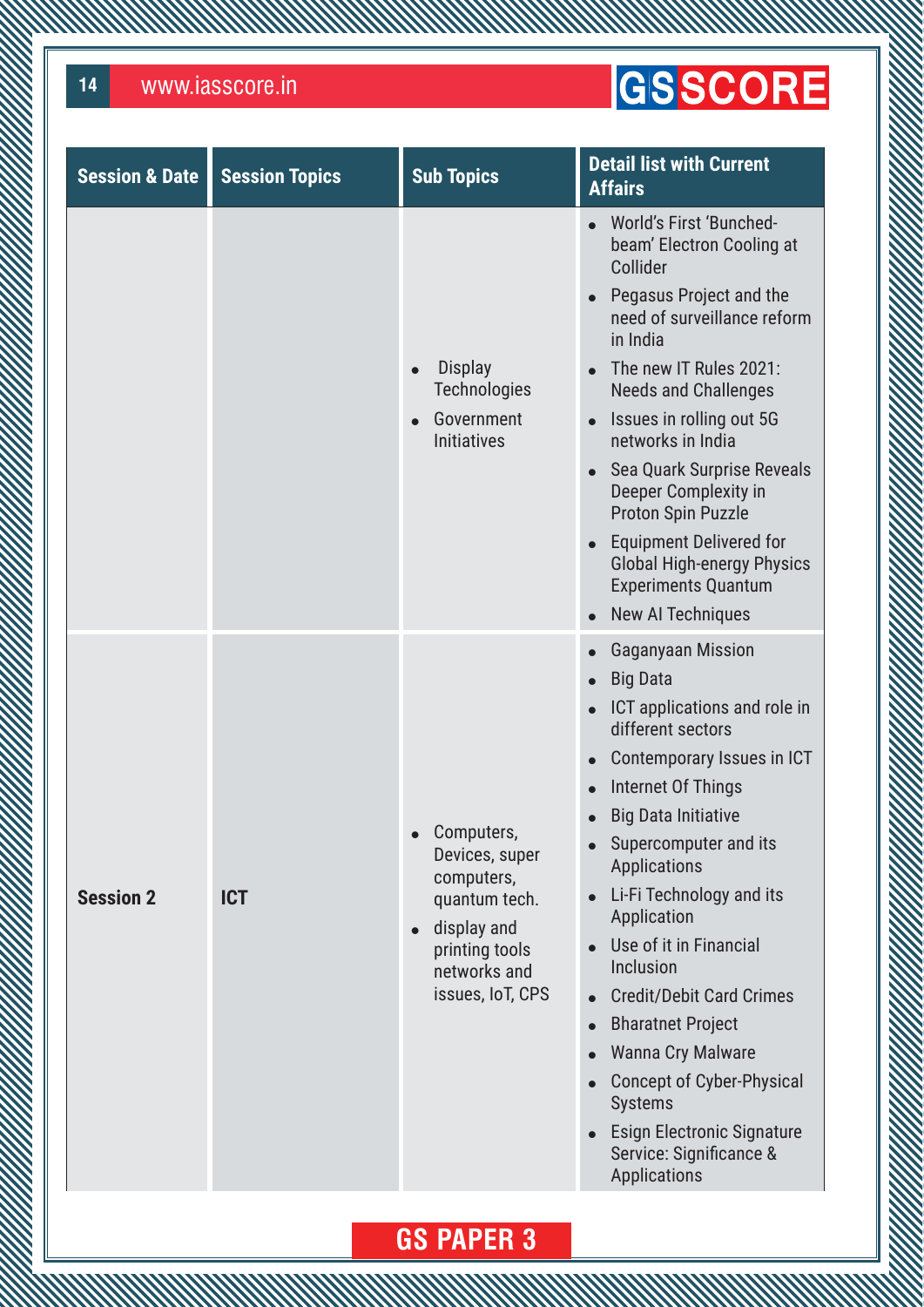**MW** 

| <b>Session &amp; Date</b> | <b>Session Topics</b>  | <b>Sub Topics</b>                    | <b>Detail list with Current</b><br><b>Affairs</b>                                                                                                                                                                                                                                                                                                                                                                            |
|---------------------------|------------------------|--------------------------------------|------------------------------------------------------------------------------------------------------------------------------------------------------------------------------------------------------------------------------------------------------------------------------------------------------------------------------------------------------------------------------------------------------------------------------|
|                           |                        |                                      | Digital India: Achievements<br>$\bullet$<br>Adoption of Blockchain<br><b>Technology to Stop Bank</b><br><b>Frauds</b><br>Artificial Intelligence and<br><b>Society</b><br><b>Two Authentication</b><br>Procedure<br><b>Facial Authentication</b><br>Working<br>Issue of Internet<br>Governance<br><b>Quantum computing</b><br>National supercomputing<br>$\bullet$<br>mission<br>Data Protection-B N<br>Srikrishna committee |
| <b>Session 3</b>          | <b>Robotics</b>        | Types and role of<br>robots in India | Robotics adoption in India<br>$\bullet$<br>Application of Robotics in<br>different sectors<br>• "Make in India" and the<br>demand for robotics<br>technology<br>• Al and digital inclusion<br>India's "AI for All" strategy<br>$\bullet$<br>RAISE 2020 summit                                                                                                                                                                |
| <b>Session 4</b>          | <b>HEALTH MEDICINE</b> | Diseases,<br>medicines,<br>vaccines  | Tuberculosis<br>Mother-to-Child<br><b>Transmission of HIV</b><br>Generic Drugs in India<br><b>Stent Implants</b><br><b>Intellectual Property</b><br>Rights: Issues & Concerns<br><b>Misuse of Secondary</b><br><b>Patent Methodology</b><br><b>Digital Biopiracy</b>                                                                                                                                                         |

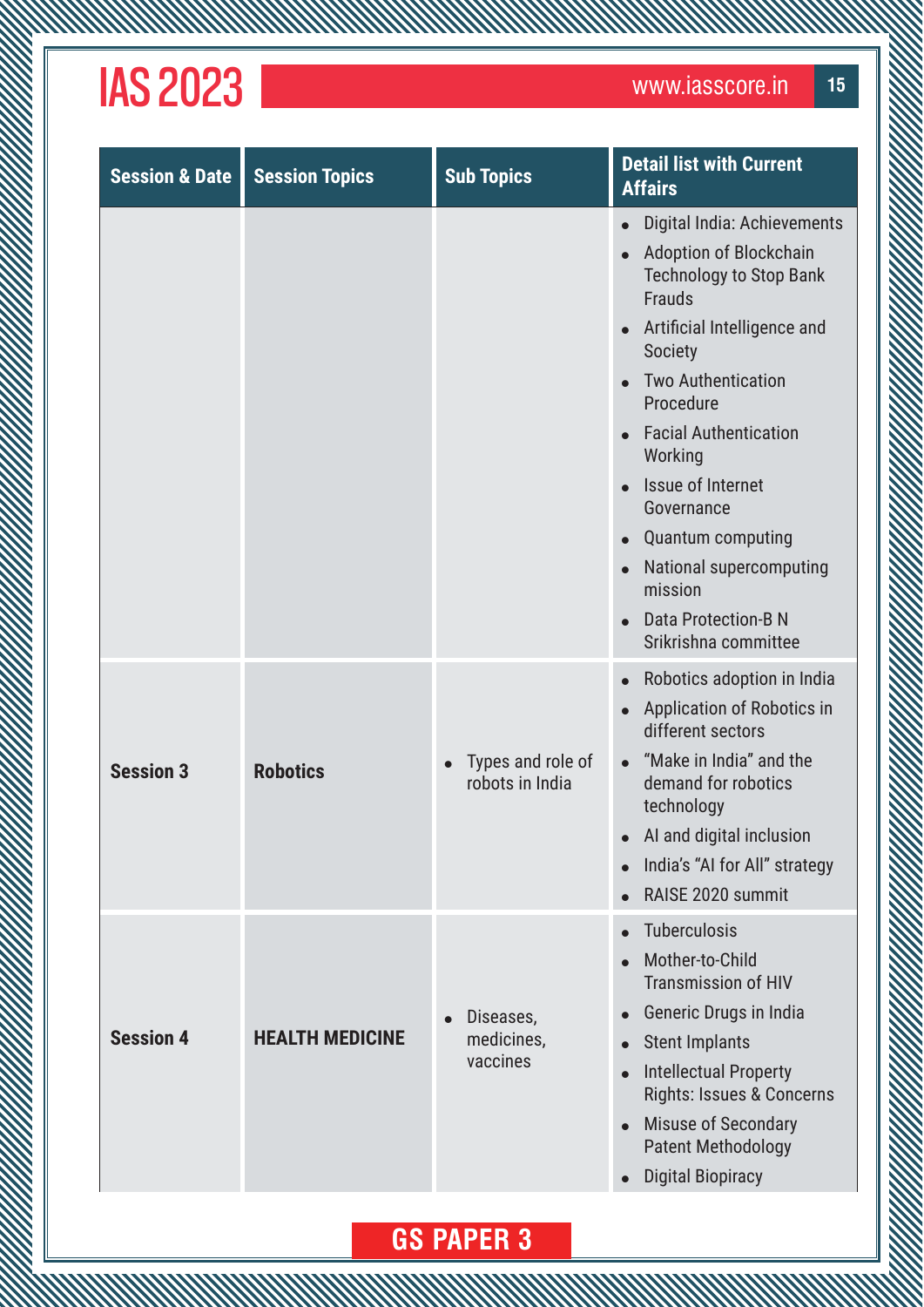**MMW** 

### GSSCORE

| <b>Session &amp; Date</b> | <b>Session Topics</b>                                                       | <b>Sub Topics</b>                                                                                                | <b>Detail list with Current</b><br><b>Affairs</b>                                                                                                                                                                                                                                                                       |
|---------------------------|-----------------------------------------------------------------------------|------------------------------------------------------------------------------------------------------------------|-------------------------------------------------------------------------------------------------------------------------------------------------------------------------------------------------------------------------------------------------------------------------------------------------------------------------|
|                           |                                                                             |                                                                                                                  | <b>Clinical Applications of</b><br>$\bullet$<br>whole Genome<br>Sequencing<br>Rare Diseases in India and<br>the draft National Policy for<br><b>Rare Diseases</b>                                                                                                                                                       |
| <b>Session 5</b>          | <b>Health Medicine</b>                                                      | Initiatives of<br>government of<br>India                                                                         | Law Commission Report on<br><b>Human DNA Profiling</b><br>Law against Genetic<br><b>Discrimination</b><br>Genome Editing: What, Why<br>and Way Forward<br>Mass Embryo Transfer<br><b>Issues Related to Gm Food</b><br><b>Importance of Genetic</b><br><b>Testing</b>                                                    |
| <b>Session 6</b>          | <b>BIOTECHNOLOGY</b>                                                        | Application of<br>Biotechnology<br>Biotechnology<br>Projects<br>Issue of Bio-<br>Piracy<br><b>Bioinformatics</b> | <b>Health Geo-Mapping</b><br>$\bullet$<br>Project<br><b>Digital Health Technology</b><br>Eco-System<br><b>Ethical Dimension In</b><br>Biotechnology<br>Monoclonal antibody<br>therapy<br><b>Brain Fingerprinting</b><br>technology: applications<br>and limitations<br>New DNA law and the<br>privacy concerns in India |
|                           | <b>Revision Test 3 &amp; Discussion</b><br>(PT Mock + Mains Answer Writing) | (Science & Technology)                                                                                           |                                                                                                                                                                                                                                                                                                                         |
| <b>Session 7</b>          | <b>SPACE TECH</b>                                                           | Indian space<br>initiatives<br><b>Satellite</b><br>Communication<br>in India                                     | <b>Solar Mission-Aditya</b><br>$\bullet$<br><b>Chandrayaan-2 Mission</b><br><b>RISAT 2B</b><br><b>MANAV: Human Atlas</b><br>Initiative                                                                                                                                                                                  |
|                           |                                                                             |                                                                                                                  |                                                                                                                                                                                                                                                                                                                         |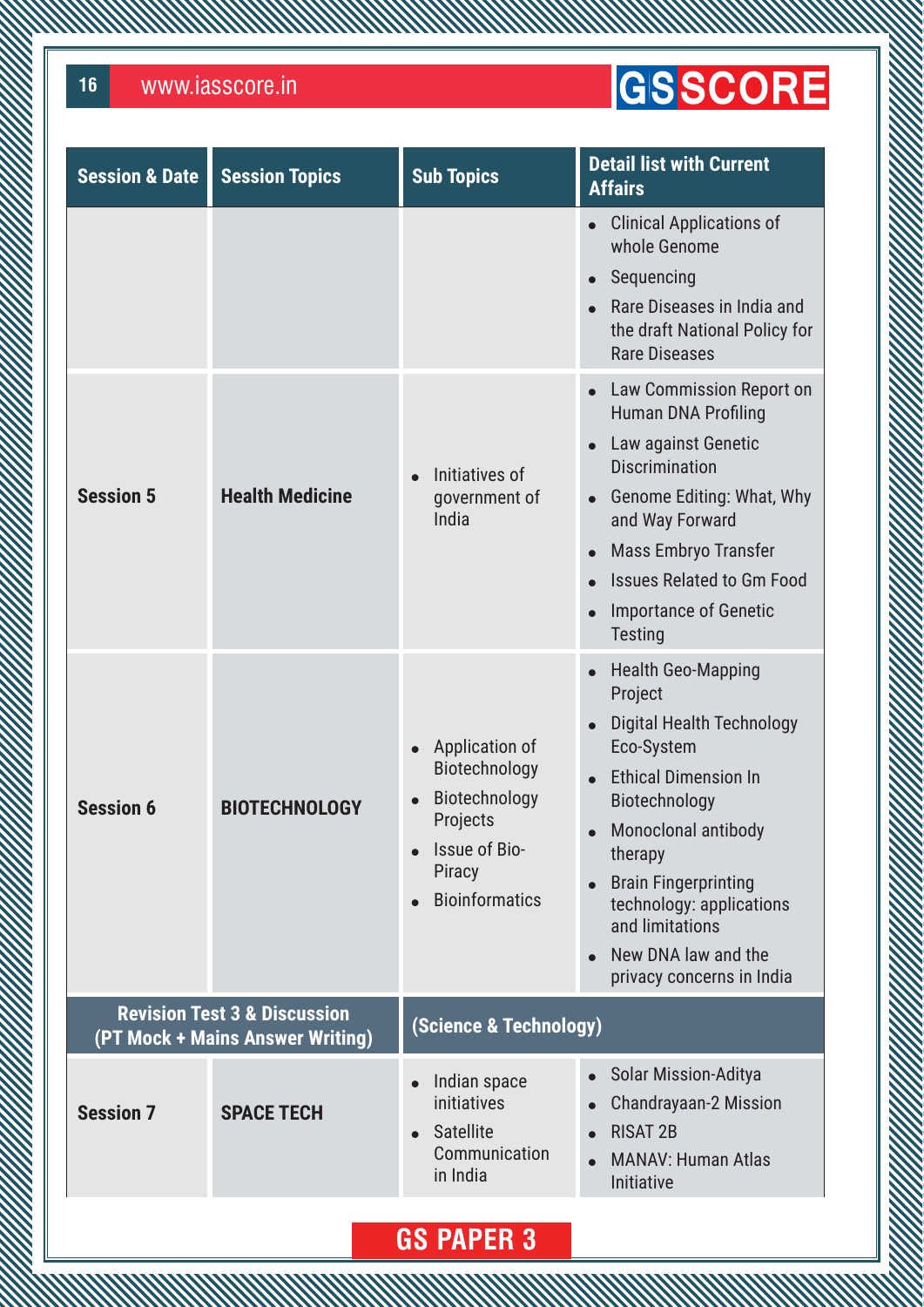**MW** 

| <b>Session &amp; Date</b> | <b>Session Topics</b> | <b>Sub Topics</b>                                                                                                                                                                                                                                                                      | <b>Detail list with Current</b><br><b>Affairs</b>                                                                                                                                                                                                                                                                                                                                                                                                                                                                                                                    |
|---------------------------|-----------------------|----------------------------------------------------------------------------------------------------------------------------------------------------------------------------------------------------------------------------------------------------------------------------------------|----------------------------------------------------------------------------------------------------------------------------------------------------------------------------------------------------------------------------------------------------------------------------------------------------------------------------------------------------------------------------------------------------------------------------------------------------------------------------------------------------------------------------------------------------------------------|
|                           |                       | <b>INSAT Satellite</b><br>$\bullet$<br><b>Applications</b><br><b>Remote Sensing</b><br>$\bullet$<br><b>Applications</b><br>Cryogenic<br><b>Rockets</b><br>Global<br>$\bullet$<br>Positioning<br>System<br>Role of Space in<br>$\bullet$<br>Development<br><b>ISRO as Soft</b><br>Power | <b>PSLV C47 and CARTOSAT 3</b><br>Voyager 2<br><b>Aditya L1 Mission</b><br><b>Interplanetary Pollution</b><br>Importance of navigation<br>system<br>Reusable Launch Vehicle<br><b>Space Debris</b><br><b>GAGANYAAN</b><br><b>Indian Space Station</b><br><b>GEMINI</b> (Gagan Enabled<br>$\bullet$<br><b>Mariner's Instrument</b><br>for Navigation and<br>Information)<br>'Geospatial sector' in India                                                                                                                                                              |
| <b>Session 8</b>          | <b>SPACE TECH</b>     | <b>Issue of Space</b><br>Race<br>Astronomy and<br>$\bullet$<br>cosmological<br>initiatives,<br>policies and<br>$\bullet$<br><i>issues</i>                                                                                                                                              | <b>Outer Space Treaty</b><br>$\bullet$<br><b>Neutrino Observatory</b><br>X 57 Maxwell<br>Kepler Space Telescope<br><b>Spitzer Space Telescope</b><br>Spectrum Roentgen<br>Gamma Telescope<br><b>Methane on Mars</b><br>20 years of International<br><b>Space Station</b><br>Sentinel-3 World Fire Atlas<br>Deep Carbon Observatory<br><b>NASA ICON Mission</b><br><b>Space Based Remote</b><br><b>Sensing Policy of India</b><br>Humans in Space Policy for<br>$\bullet$<br><b>India 2021</b><br>The future of Satellite-<br>based internet connectivity<br>in India |

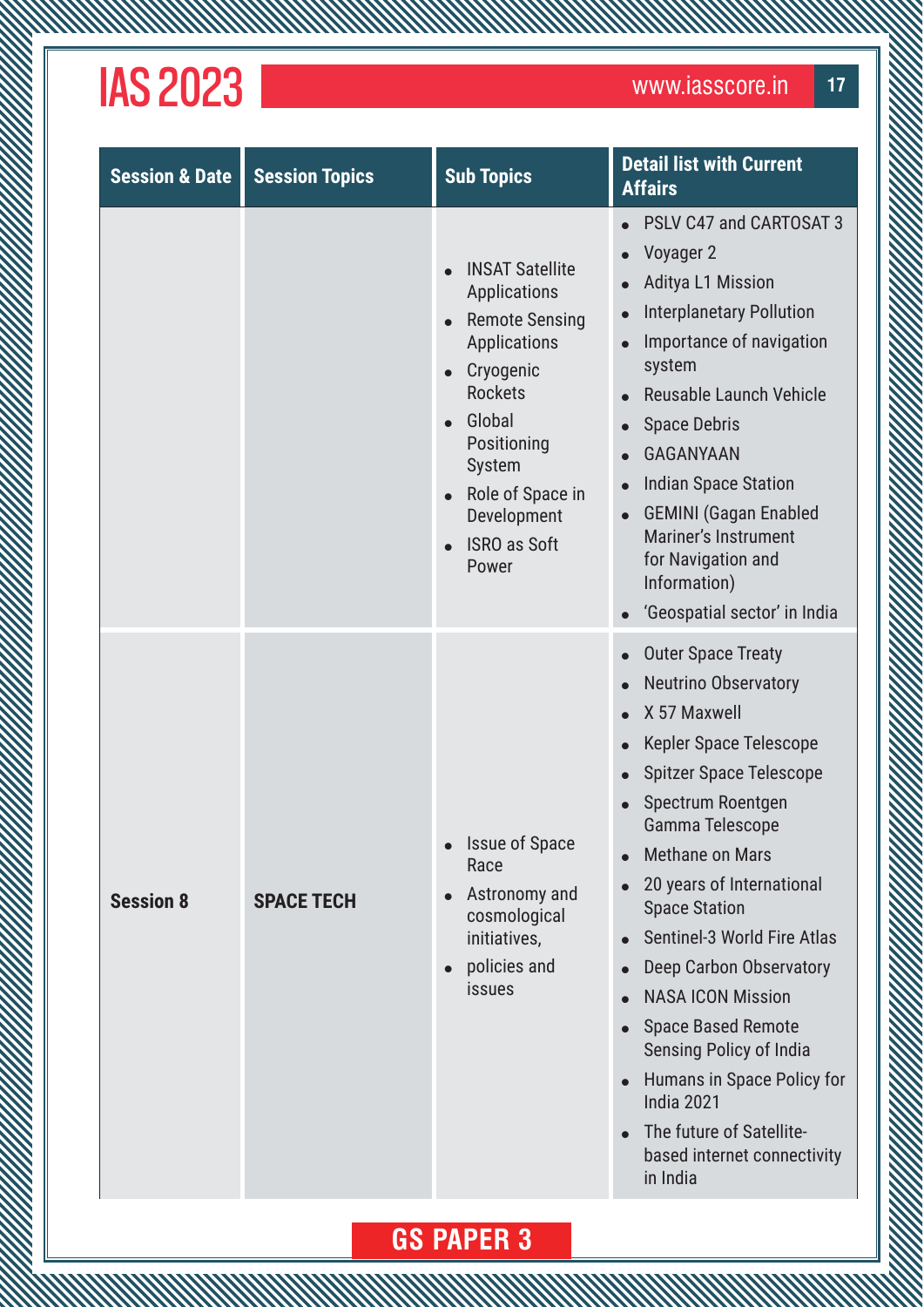**MANA** 

### GSSCORE

| <b>Session &amp; Date</b> | <b>Session Topics</b> | <b>Sub Topics</b>                                                                                                                                                                                                                                             | <b>Detail list with Current</b><br><b>Affairs</b>                                                                                                                                                                                                                                                                                                                                                                                                                                                                                                                                                                                                                                                                                                                                                                                                                                                                                                                                                                                                                                               |
|---------------------------|-----------------------|---------------------------------------------------------------------------------------------------------------------------------------------------------------------------------------------------------------------------------------------------------------|-------------------------------------------------------------------------------------------------------------------------------------------------------------------------------------------------------------------------------------------------------------------------------------------------------------------------------------------------------------------------------------------------------------------------------------------------------------------------------------------------------------------------------------------------------------------------------------------------------------------------------------------------------------------------------------------------------------------------------------------------------------------------------------------------------------------------------------------------------------------------------------------------------------------------------------------------------------------------------------------------------------------------------------------------------------------------------------------------|
| <b>Session 9</b>          | <b>DEFENCE</b>        | <b>Missile System</b><br>and their<br>Classification<br><b>India's Missile</b><br>System<br><b>India's Ballistic</b><br><b>Missile Defence</b><br>System<br>UAVs in India<br><b>Stealth</b><br>Technology<br>Chemical<br>Weapons and<br>Biological<br>Weapons | India's Missile System<br><b>Brahmos and its</b><br>Significance<br><b>India's Ballistic Missile</b><br><b>Defence System</b><br><b>Indian Submarines and</b><br><b>Naval Ships</b><br><b>Light Combat Aircraft</b><br>UAV <sub>s</sub> in India<br><b>Chemical Weapons</b><br><b>Biological Weapons</b><br>$\bullet$<br>Make in India in Defence<br><b>Present Scenario</b><br>$\bullet$<br>Make in India in Defense<br><b>Government Policy</b><br>$\bullet$<br><b>Strategy for Indigenization</b><br><b>Skill Development</b><br>$\bullet$<br><b>Technology acquisition</b><br>$\bullet$<br><b>PINAKA Rocket</b><br>Secure Application for the<br>Internet (SAI)<br><b>MALABAR 20 Naval</b><br><b>Exercise</b><br>Nag anti-tank missile<br><b>BRAHMOS Missile</b><br><b>Supersonic Missile</b><br>Assisted Release of<br>Torpedo (SMART) Missile<br><b>Quick Reaction Surface</b><br>to Air Missile (QRSAM)<br>defence system<br><b>Scorpene Submarine</b><br>"Vagir"<br><b>Mission Sagar Phase II</b><br>$\bullet$<br><b>Rudram: Anti-Radiation</b><br><b>Missile</b><br>Abhyas Air Vehicle |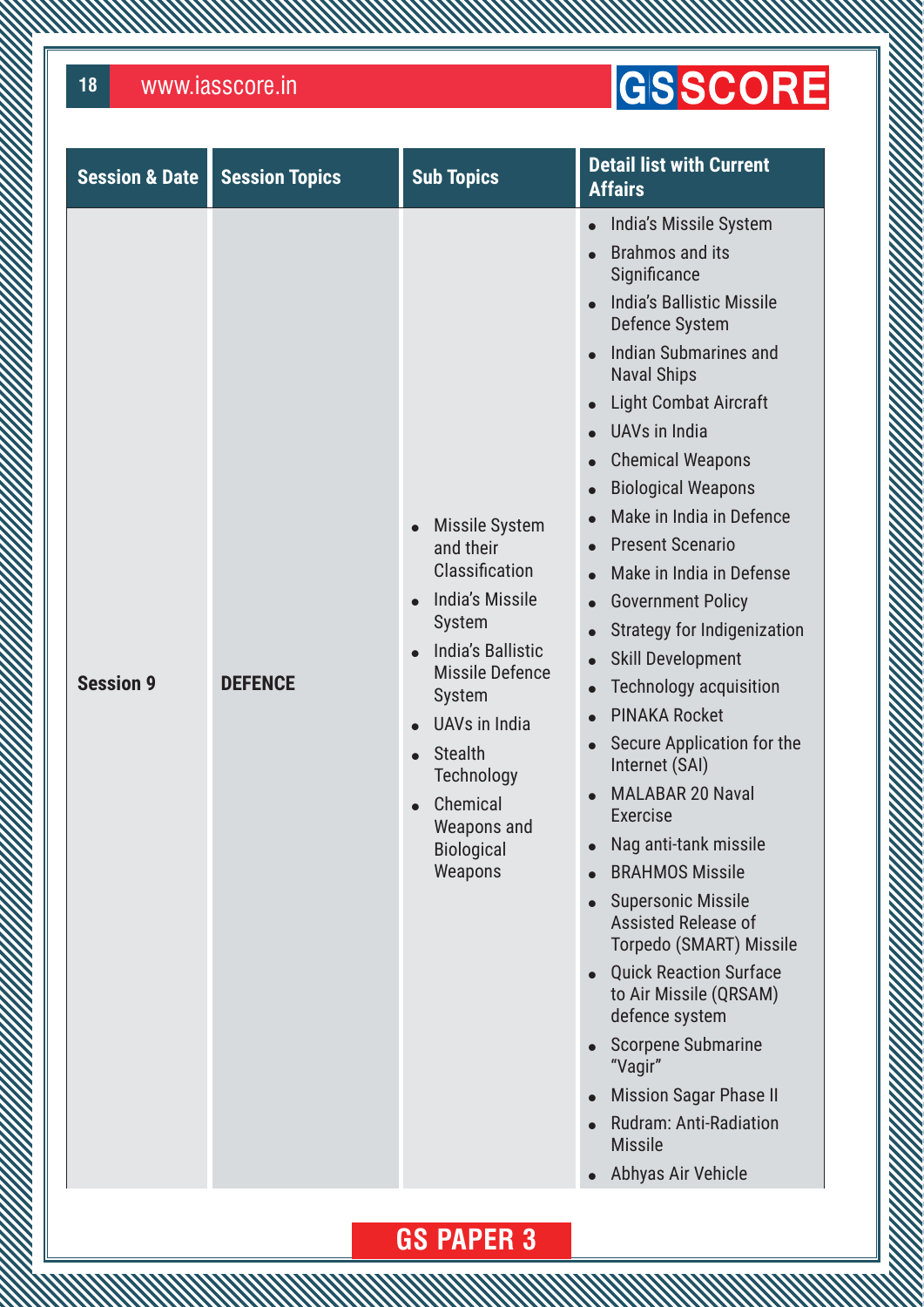**MANAMAN** 

| <b>Session &amp; Date</b> | <b>Session Topics</b> | <b>Sub Topics</b>                                                                                                                                                                                                                                                                        | <b>Detail list with Current</b><br><b>Affairs</b>                                                                                                                                                                                                                                                                                                                                                                  |
|---------------------------|-----------------------|------------------------------------------------------------------------------------------------------------------------------------------------------------------------------------------------------------------------------------------------------------------------------------------|--------------------------------------------------------------------------------------------------------------------------------------------------------------------------------------------------------------------------------------------------------------------------------------------------------------------------------------------------------------------------------------------------------------------|
|                           |                       |                                                                                                                                                                                                                                                                                          | Indigenisation of Defence<br><b>Permanent Commission to</b><br>Women Officers in Army<br>Airborne Rescue Pod for<br><b>Isolated Transportation</b><br>(ARPIT)<br><b>UN Gender Advocate Award</b><br>D.B. Shekatkar Committee                                                                                                                                                                                       |
| <b>Session 10</b>         | <b>Energy-Tech</b>    | non-renewable<br>and renewable<br>energy sources<br>and initiatives                                                                                                                                                                                                                      | India's energy-security<br>goals to raise the<br>country's renewable energy<br>(RE) capacity to 175<br>gigawatts (GW) by 2022<br>from under 95 GW now<br>Amendments on the<br><b>Electricity Act</b><br>Solar Energy Corporation of<br>India Ltd. (SECI)<br>KAPP-3 in Gujarat achieved<br>its 'first criticality'<br><b>Ethanol Production</b><br>Coal mining<br>One Sun One World One<br>Grid (OSOWOG) initiative |
| <b>Session 11</b>         | <b>Nuclear-Tech</b>   | Nuclear-Power<br>$\bullet$<br>Policy of India<br>Non-energy<br>$\bullet$<br>Applications of<br><b>Nuclear Energy</b><br>Impact of<br>$\bullet$<br>Radiation, Issue<br>of Radioactive<br>Waste<br><b>Institutions</b><br>$\bullet$<br>involved in<br><b>Nuclear Energy</b><br>Development | India's civil nuclear energy<br>program<br><b>Nuclear Energy Projections</b><br><b>India-US Strategic Security</b><br>Dialogue (March 2019)<br>India's experiences<br>with imported reactors<br><b>Opposition to Nuclear</b><br>Power in India<br><b>UAE connects first Arab</b><br>nuclear plant to power grid                                                                                                    |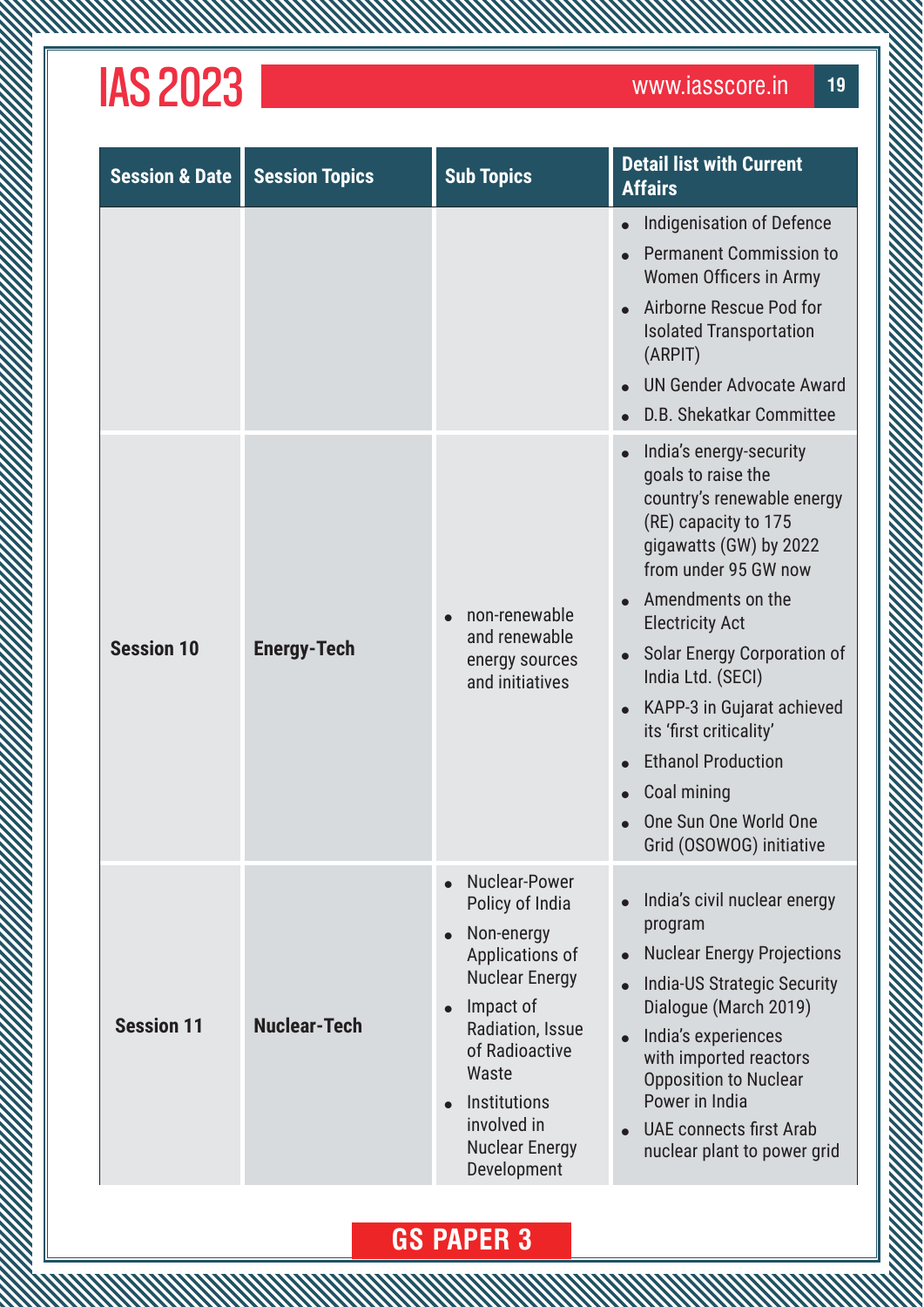**MMW** 

### GSSCORE

| <b>Session &amp; Date</b> | <b>Session Topics</b>                                                       | <b>Sub Topics</b>                                           | <b>Detail list with Current</b><br><b>Affairs</b>                                                                                                                      |
|---------------------------|-----------------------------------------------------------------------------|-------------------------------------------------------------|------------------------------------------------------------------------------------------------------------------------------------------------------------------------|
|                           |                                                                             | Nuclear &<br>Radiological<br><b>Disasters</b>               | 75th Anniversary of the<br>Russian nuclear industry<br><b>Global Center for Nuclear</b><br><b>Energy Partnership</b><br>(GCNEP)                                        |
| <b>Session 12</b>         | <b>Nanotech</b>                                                             | type and role of<br>Nanotechnology<br>in India, Initiatives | Nanotechnology<br>applications<br><b>Cancer treatment and</b><br>$\bullet$<br>nanoparticles                                                                            |
|                           | <b>Revision Test 4 &amp; Discussion</b><br>(PT Mock + Mains Answer Writing) |                                                             | <b>Science &amp; Technology</b>                                                                                                                                        |
|                           |                                                                             | <b>ENVIRONMENT</b>                                          |                                                                                                                                                                        |
| <b>Session 36</b>         | <b>Ecology</b>                                                              | <b>Basics of</b><br>Ecosystem                               | • General issues on<br>Environmental Ecology-<br>Ecological terms like<br>$\bullet$<br>Ecotone, Ecological niche<br>ecosystem                                          |
| <b>Session 37</b>         | <b>Ecology</b>                                                              | Ecosystem<br><b>Dynamics</b>                                | Sustainable Development-<br>renewable energy<br>Biotechnology (bio-<br>fertilizers, bio-pesticides)<br><b>Biomass gasification</b><br>Ecologically sensitive areas     |
| <b>Session 38</b>         | <b>Biodiversity</b>                                                         | <b>Biodiversity and</b><br>Important species<br>of India    | <b>Conservation of natural</b><br>resources, National Parks,<br>Wildlife conservations,<br>Wetlands, Biosphere<br>Reserves etc.                                        |
| <b>Session 39</b>         | <b>Biodiversity</b>                                                         | <b>Biodiversity</b><br>governance                           | Internationally recognized<br>Wetlands\<br><b>Laws, Regulatory Bodies</b><br>and Policies at national<br>and international level<br>Intergovernmental<br>Organizations |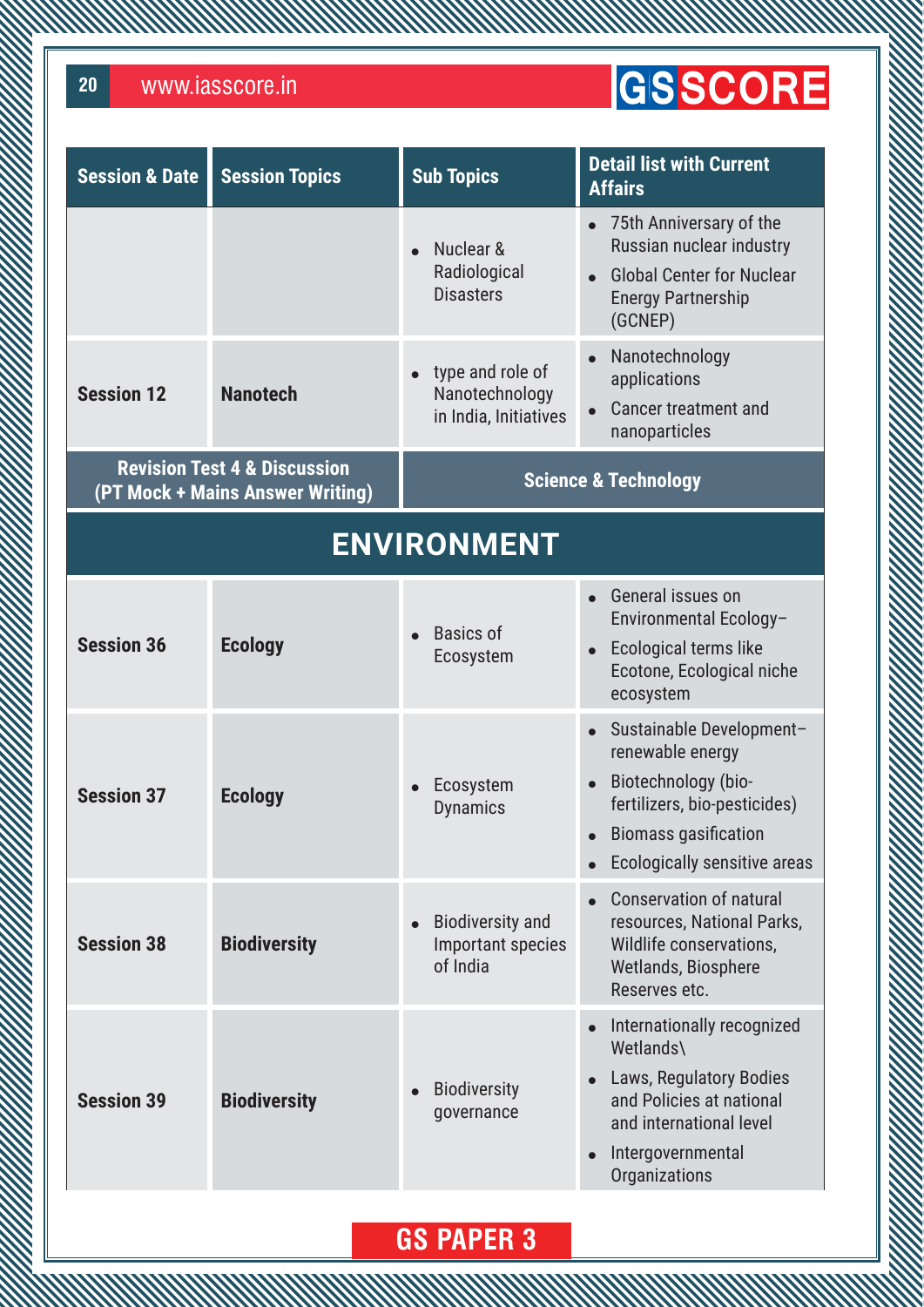*MMMMWW* 

| <b>Session &amp; Date</b> | <b>Session Topics</b>                | <b>Sub Topics</b>                                               | <b>Detail list with Current</b><br><b>Affairs</b>                                                                                                                                                                                                                                                                                                                                  |
|---------------------------|--------------------------------------|-----------------------------------------------------------------|------------------------------------------------------------------------------------------------------------------------------------------------------------------------------------------------------------------------------------------------------------------------------------------------------------------------------------------------------------------------------------|
|                           |                                      |                                                                 | <b>Treaties and Conventions</b><br>related to climate change<br><b>Biosphere Reserves of</b><br>India                                                                                                                                                                                                                                                                              |
| <b>Session 40</b>         | <b>Pollution and</b><br>conservation | Air degradation<br>$\bullet$<br>and conservation<br>initiatives | <b>Nitrous Oxide Pollution</b><br>Era of leaded petrol over                                                                                                                                                                                                                                                                                                                        |
| <b>Session 41</b>         | <b>Pollution and</b><br>conservation | Water<br>degradation and<br>conservation                        | Ammonia level in water<br><b>New Wetland Conservation</b><br><b>Rules</b><br><b>Ramsar Sites</b><br><b>National Action Plan for</b><br><b>Vulture Conservation, 2020-</b><br>25<br>e-waste in India & its<br>regulation<br><b>Increasing Water Pollution</b><br>in Rivers<br>Mitigation measures of<br><b>Cyclones and related</b><br>hazards                                      |
| <b>Session 42</b>         | <b>Pollution and</b><br>conservation | Coastal<br>and marine<br>conservation                           | <b>Protected Marine reserve</b><br>of Atlantic Ocean<br>Decline of Coral reefs<br>• Palau became 1st nation to<br>ban 'reef toxic' sun cream<br>complete phase out of<br>Hydrochlorofluorocarbon<br>(HCFC)-141 b<br><b>Blue Flag Label</b><br>Mass stranding of whales<br><b>Declining Population of</b><br><b>Pollinators</b><br>Mass Coral Bleaching -<br>Threats to coral reefs |
| <b>Session 43</b>         | <b>Pollution and</b><br>conservation | Land and forest<br>degradation and<br>conservation              | China to become carbon<br>neutral by 2060                                                                                                                                                                                                                                                                                                                                          |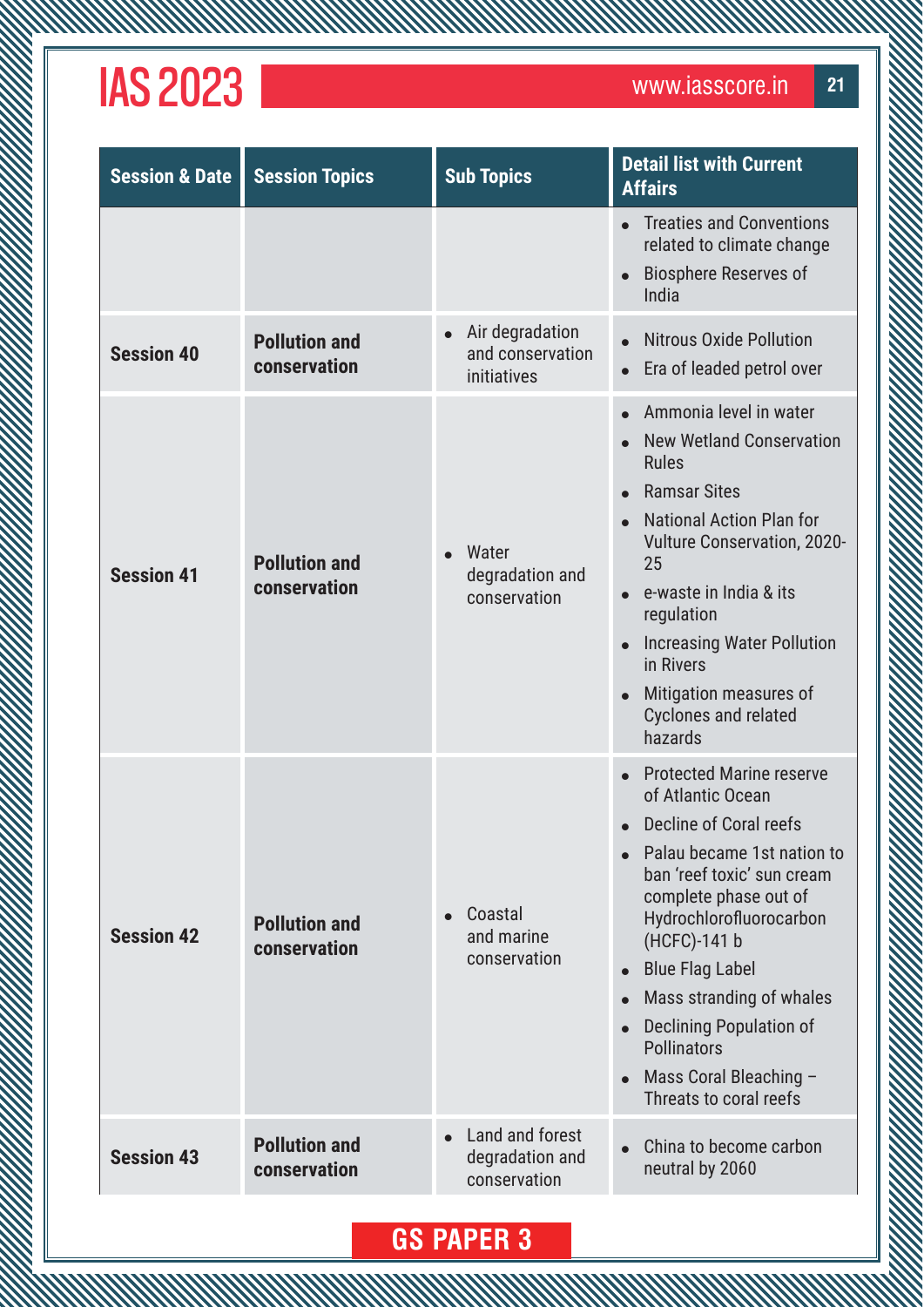### GSSCORE

| <b>Session &amp; Date</b> | <b>Session Topics</b>               | <b>Sub Topics</b>                                   | <b>Detail list with Current</b><br><b>Affairs</b>                                                                                                                                                                                                                                                                                                                                                                                                                                  |
|---------------------------|-------------------------------------|-----------------------------------------------------|------------------------------------------------------------------------------------------------------------------------------------------------------------------------------------------------------------------------------------------------------------------------------------------------------------------------------------------------------------------------------------------------------------------------------------------------------------------------------------|
|                           |                                     |                                                     | India's "Mission 2070: A<br>Green New Deal for a Net-<br>Zero India"<br><b>Climate Change</b><br>$\bullet$<br>Performance Index<br>Increasing wildfires<br>$\bullet$<br>Degradation in India's<br>north-eastern region<br><b>UNESCO World Heritage</b><br><b>Forests</b><br>Indian Railways and its net<br>zero emission<br>Kunming Declaration on<br>biodiversity conservation<br>Human-wildlife conflict<br>Forest Rights in India<br>Use of drones for wildlife<br>conservation |
| <b>Session 44</b>         | <b>Climate change</b>               | Climate change<br>and Impact                        | Forest cover in India<br>India Energy Forum<br>Link between climate<br>change and wildfires<br>Sunderbans at risk due to<br><b>Climate Change</b>                                                                                                                                                                                                                                                                                                                                  |
| <b>Session 45</b>         | <b>Climate change</b><br>governance | Climate resilience<br>initiatives and<br>governance | Tarballs in the Himalayan<br>$\bullet$<br>region<br><b>UNESCO included Panna</b><br>National Park under its list<br>of Biosphere reserves<br><b>Biomass gasification-based</b><br><b>Hydrogen Generation</b><br>Technology<br>NITI Aayog-piloted 'holistic'<br>and 'sustainable' vision for<br><b>Great Nicobar Island</b>                                                                                                                                                         |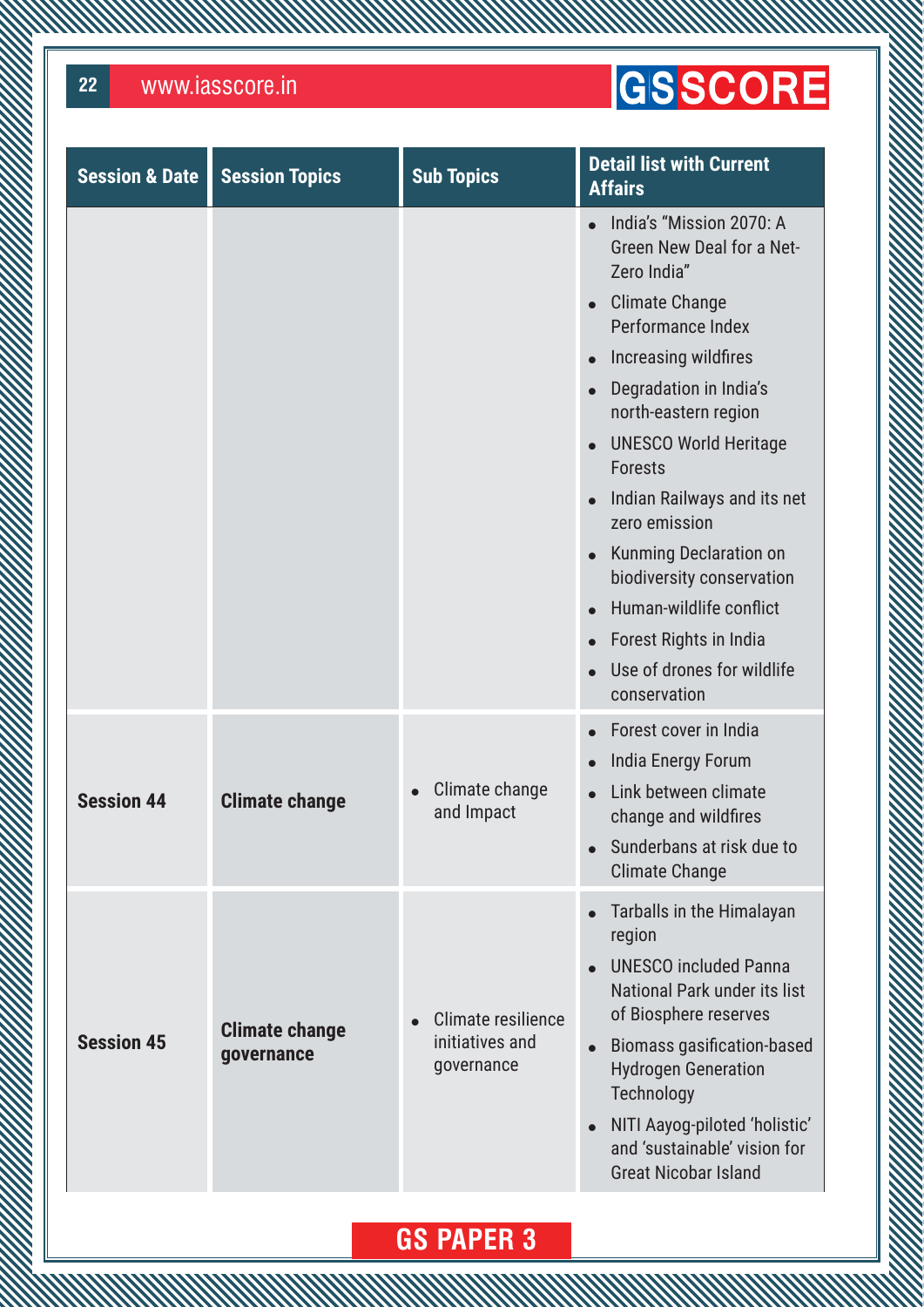**WWW** 

| <b>Session &amp; Date</b>                                                   | <b>Session Topics</b>                    | <b>Sub Topics</b>                                             | <b>Detail list with Current</b><br><b>Affairs</b>                                                                                                                                                                                                                                                                                                                                                                  |
|-----------------------------------------------------------------------------|------------------------------------------|---------------------------------------------------------------|--------------------------------------------------------------------------------------------------------------------------------------------------------------------------------------------------------------------------------------------------------------------------------------------------------------------------------------------------------------------------------------------------------------------|
|                                                                             |                                          |                                                               | Saksham campaign<br><b>Eco-Bridges and</b><br><b>Biodiversity Management</b><br><b>COP 26</b>                                                                                                                                                                                                                                                                                                                      |
| <b>Session 46</b>                                                           | <b>Sustainable</b><br><b>Development</b> | Climate change<br>and sustainable<br>development              | <b>First World Solar</b><br><b>Technology Summit</b><br>Impact of climate change<br>on agriculture<br>Sustainable Development<br>in Indian Himalayan Region<br>SC Panel: Char Dham<br>$\bullet$<br>Project caused incalculable<br>and long-term damage to<br>the Himalayan ecology<br>Retrofit of Air-conditioning<br>to improve indoor air<br>quality for safety and<br>efficiency (RAISE)                        |
| <b>Session 47</b>                                                           | <b>Sustainable</b><br><b>Practices</b>   | <b>Climate resilient</b><br>agriculture, green<br>initiatives | <b>PUSA Decomposer</b><br><b>Global Warming Hiatus</b><br>(GWH)<br>International Barcode of<br>$\bullet$<br>Life (iBOL)<br>The New Green Revolution:<br>A Just Transition to<br><b>Climate-Smart Crops</b><br>Environmental<br>$\bullet$<br>Sustainability<br><b>Wetland Management</b><br>$\bullet$<br>Initiatives to enhance green<br>cover<br>Policy on Promotion of City<br>Compost<br>Living status to Rivers |
| <b>Revision Test 5 &amp; Discussion</b><br>(PT Mock + Mains Answer Writing) |                                          |                                                               | <b>ENVIRONMENT</b>                                                                                                                                                                                                                                                                                                                                                                                                 |
|                                                                             |                                          |                                                               |                                                                                                                                                                                                                                                                                                                                                                                                                    |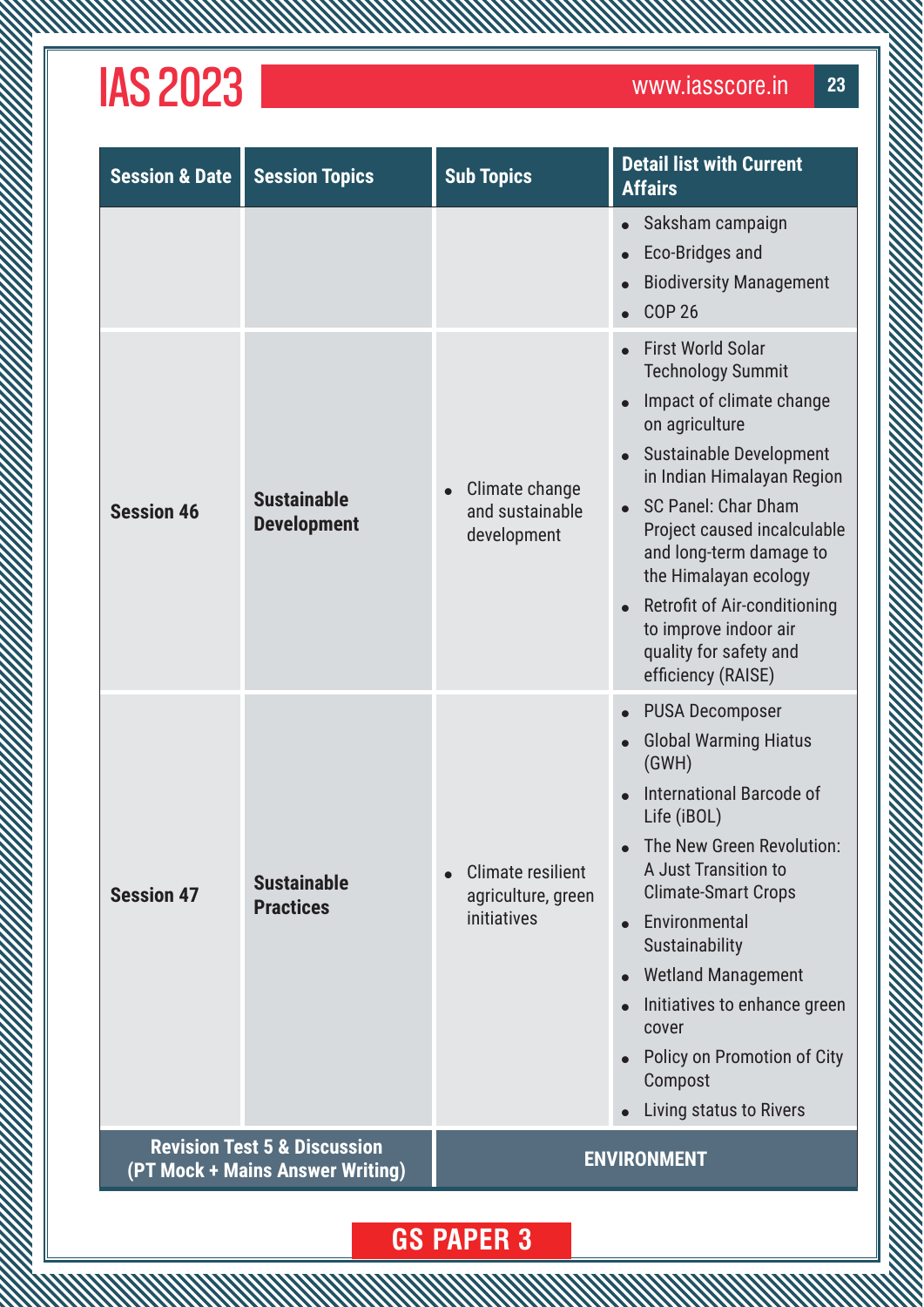| www.iasscore.in<br>24     | <b>GSSCORE</b>                                   |                                                                                                      |                                                                                                                                                                                                                                                                                                                                                                                                                                                                                                                                                                                                                                                                                                                                                                                                                                |
|---------------------------|--------------------------------------------------|------------------------------------------------------------------------------------------------------|--------------------------------------------------------------------------------------------------------------------------------------------------------------------------------------------------------------------------------------------------------------------------------------------------------------------------------------------------------------------------------------------------------------------------------------------------------------------------------------------------------------------------------------------------------------------------------------------------------------------------------------------------------------------------------------------------------------------------------------------------------------------------------------------------------------------------------|
| <b>Session &amp; Date</b> | <b>Session Topics</b>                            | <b>Sub Topics</b>                                                                                    | <b>Detail list with Current</b><br><b>Affairs</b>                                                                                                                                                                                                                                                                                                                                                                                                                                                                                                                                                                                                                                                                                                                                                                              |
|                           |                                                  | <b>DISASTER MANAGEMENT</b>                                                                           |                                                                                                                                                                                                                                                                                                                                                                                                                                                                                                                                                                                                                                                                                                                                                                                                                                |
| <b>Session 48</b>         | <b>Introduction</b><br>to disaster<br>management | <b>Basics of Disaster</b><br>Management &<br>Institutional<br>framework<br>on disaster<br>management | Disaster risk management<br>Definitions and<br>Terminology-Hazard,<br>Exposure, Vulnerability,<br><b>Risk</b><br><b>Disaster Risk Reduction</b><br>Information management<br>in Disaster Risk Reduction<br>Aspects of disaster<br>management-Mitigation,<br>Preparedness, Response,<br>Recovery, etc.<br><b>Classification of disasters-</b><br>Natural and man made<br><b>Evolution of Disaster</b><br>Management in India<br><b>Organisation and Structure</b><br>of Disaster Management<br><b>Present Structure for</b><br>Disaster Management in<br>India<br>Disaster Management Act,<br>2005<br><b>National Policy on Disaster</b><br>Management, 2009<br><b>The National Disaster</b><br>Management Plan, 2016<br>Gaps between Disaster and<br><b>Trauma Care</b><br>International cooperation<br>on disaster management |
| <b>Session 49</b>         | India's vulnerability<br>several disasters       | Natural disaster                                                                                     | Earthquake<br>Cyclones<br>Tsunami<br>Flood                                                                                                                                                                                                                                                                                                                                                                                                                                                                                                                                                                                                                                                                                                                                                                                     |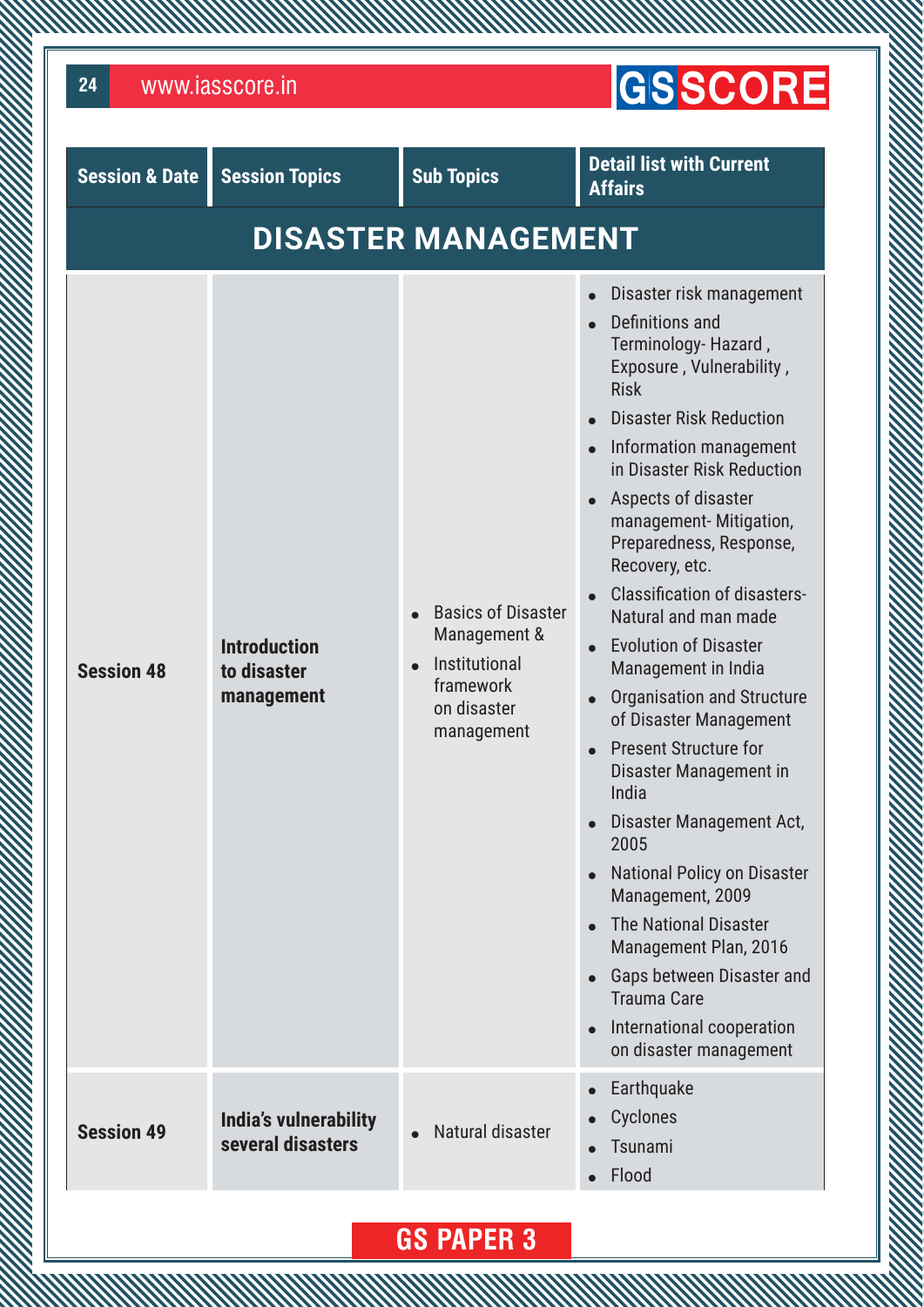**MW** 

| <b>Session &amp; Date</b> | <b>Session Topics</b>                                                       | <b>Sub Topics</b>                                                                                    | <b>Detail list with Current</b><br><b>Affairs</b>                                                                                                                                                                                                                                                                                        |
|---------------------------|-----------------------------------------------------------------------------|------------------------------------------------------------------------------------------------------|------------------------------------------------------------------------------------------------------------------------------------------------------------------------------------------------------------------------------------------------------------------------------------------------------------------------------------------|
|                           |                                                                             |                                                                                                      | <b>Cloud burst</b><br>Landslides<br><b>Heat Wave</b><br>cold wave and fog<br>droughts<br>wild fire<br><b>Nuclear Reactor explosion</b><br>Gas Leakage<br><b>Climate Change and</b><br><b>Disasters</b><br><b>Poverty and Disasters</b><br><b>Oil Spill Disasters</b><br><b>Vulnerability of North East</b><br>India to large earthquakes |
| <b>Session 50</b>         | India's vulnerability<br>several disasters                                  | Man-made<br>disasters                                                                                | <b>Biological disasters</b><br>Nuclear hazard<br>Industrial and chemical<br>disasters<br>Disasters in mines<br>Stampede<br>Disaster Insurance                                                                                                                                                                                            |
|                           | <b>Revision Test 6 &amp; Discussion</b><br>(PT Mock + Mains Answer Writing) |                                                                                                      | <b>DISASTER MANAGEMENT</b>                                                                                                                                                                                                                                                                                                               |
|                           |                                                                             | <b>INTERNAL SECURITY</b>                                                                             |                                                                                                                                                                                                                                                                                                                                          |
| <b>Session 51</b>         | <b>Internal Security</b><br><b>Challenges</b>                               | <b>Social Diversity</b><br>as Issues of<br><b>Security Threat</b><br>Challenges from<br>within India | Neighbors as Issue of<br><b>Security Threat</b><br>Pakistan<br>China<br><b>Myanmar</b><br><b>Bangladesh</b><br><b>Bhutan</b><br>Nepal                                                                                                                                                                                                    |
| <b>GS PAPER 3</b>         |                                                                             |                                                                                                      |                                                                                                                                                                                                                                                                                                                                          |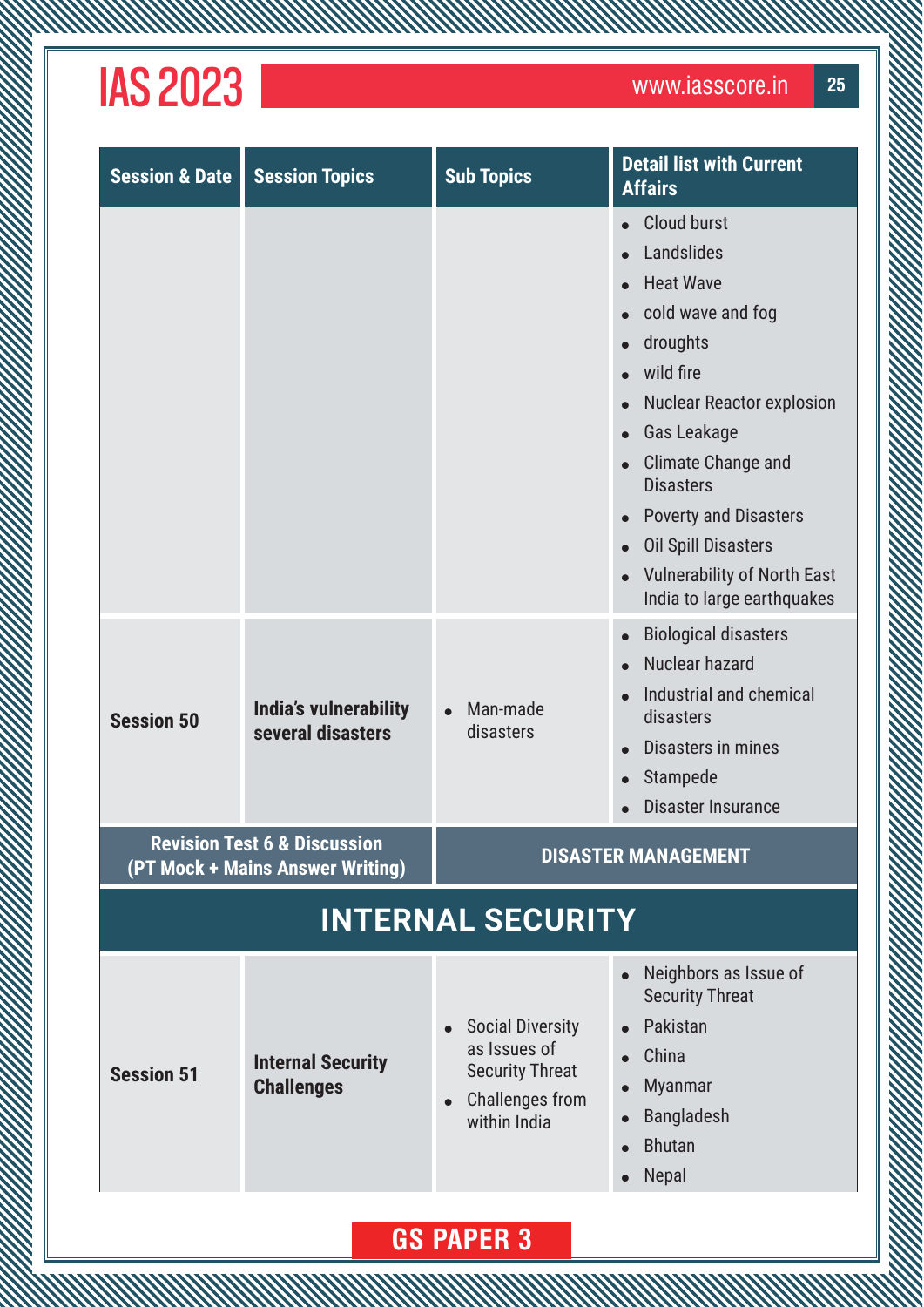**MWW** 

### GSSCORE

| <b>Session &amp; Date</b> | <b>Session Topics</b> | <b>Sub Topics</b>                                                                                                                                                                         | <b>Detail list with Current</b><br><b>Affairs</b>                                                                                                                                                                                                                                                                                                                                                                                                                                                                                                                                                                                                                                                |
|---------------------------|-----------------------|-------------------------------------------------------------------------------------------------------------------------------------------------------------------------------------------|--------------------------------------------------------------------------------------------------------------------------------------------------------------------------------------------------------------------------------------------------------------------------------------------------------------------------------------------------------------------------------------------------------------------------------------------------------------------------------------------------------------------------------------------------------------------------------------------------------------------------------------------------------------------------------------------------|
|                           |                       |                                                                                                                                                                                           | Sri Lanka<br>$\bullet$<br><b>Freedom of Navigation</b><br>Operations (FONOP)<br><b>Integrated Theatre</b><br>$\bullet$<br><b>Command and unification</b><br>of Army, Air force and Navy<br>Dedicated non-lapsable<br>$\bullet$<br><b>Modernisation Fund for</b><br>Defence and Internal<br><b>Security (MFDIS)</b><br>Separate tribunal for CAPF<br><b>Quad Grouping to ensure</b><br><b>Freedom of Navigation</b><br><b>Blackdoor Bugs</b><br>Naval Innovation and<br>Indigenisation Organisation<br>(NIO)<br>Spy and Stalkerware Apps<br>Chennai-Andaman and<br>Nicobar Island Submarine<br>Cable System (CANI-SMCP)<br>Dark Web<br>$\bullet$<br>Malware 'Cerberus'<br>Operation Samudra Setu' |
| <b>Session 52</b>         | <b>Terrorism</b>      | <b>Terrorism Threat</b><br>to India<br>Changing face of<br><b>Terrorism</b><br><b>Terror Threats</b><br>Faced by India<br><b>Broader</b><br><b>Framework</b><br>to Deal with<br>Terrorism | <b>US-India Counter Terrorism</b><br><b>Joint Working Group</b><br><b>FATF</b><br><b>National Counter Terrorism</b><br>Centre<br><b>Global Terrorism Index</b><br><b>Designated Terror</b><br>Organization<br>Rise of Taliban: Drug<br>$\bullet$<br>trafficking and Narco<br>terrorism as a National<br>threat for India                                                                                                                                                                                                                                                                                                                                                                         |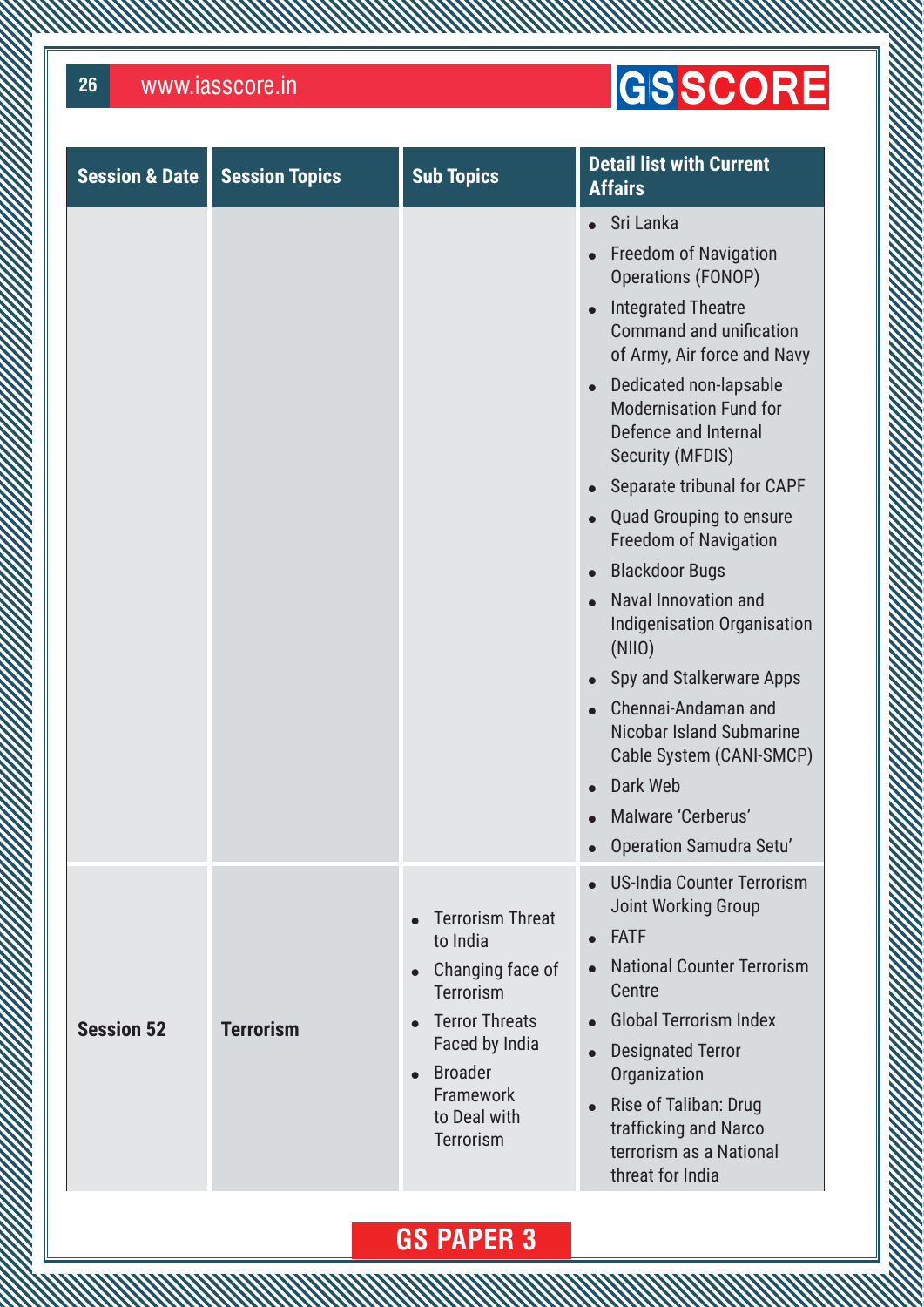**MWW** 

| <b>Session &amp; Date</b> | <b>Session Topics</b>                                     | <b>Sub Topics</b>                                                                                                                                                                                                                                   | <b>Detail list with Current</b><br><b>Affairs</b>                                                                                                                                                                                                                                                                                                                                                                                                                                                                                                                             |
|---------------------------|-----------------------------------------------------------|-----------------------------------------------------------------------------------------------------------------------------------------------------------------------------------------------------------------------------------------------------|-------------------------------------------------------------------------------------------------------------------------------------------------------------------------------------------------------------------------------------------------------------------------------------------------------------------------------------------------------------------------------------------------------------------------------------------------------------------------------------------------------------------------------------------------------------------------------|
| <b>Session 53</b>         | <b>Black Money and</b><br><b>Organized crime</b><br>nexus | Issue of black<br>money<br>Money laundering<br>$\bullet$<br>Smuggling<br>$\bullet$<br>Human trafficking<br>Narcotics and<br><b>Opium Trade</b>                                                                                                      | <b>Black money recovery</b><br>Panama Papers<br><b>Tax heavens</b><br><b>BEPS</b><br>Round tripping<br>International agreements<br>to deal with black money<br>Advance price agreements<br>Goldern crescent<br>Goldern triangle                                                                                                                                                                                                                                                                                                                                               |
| <b>Session 54</b>         | <b>Border Security</b>                                    | <b>Security</b><br>$\bullet$<br>Challenges in<br><b>Border Areas</b><br>Challenges<br>$\bullet$<br>to Border<br>Management<br><b>Issues Faced</b><br>in Border<br>Management<br>Community<br>$\bullet$<br>Participation<br>for Border<br>Management | India-China border issue<br>Aksai Chin<br><b>Depsang Plains</b><br>Demchok, Chumar<br>Kaurik, Shipki La<br>Nelang, PulamSumda,<br>Sang, Jadhang and Lapthal<br><b>Barahoti</b><br><b>Trans-Karakoram Tract</b><br><b>Arunachal Pradesh</b><br>Border dispute with<br>Pakistan<br>Jammu and Kashmir<br>Siachen Glacier<br><b>Saltoro Ridge</b><br><b>Sir Creek</b><br>Kalapani<br><b>Susta</b><br>Issues with existing border<br>fence.<br>Jurisdiction enhancement<br>of Border Security Force<br>(BSF)<br>Security issues in Critical<br>Information Infrastructure<br>(ClI) |

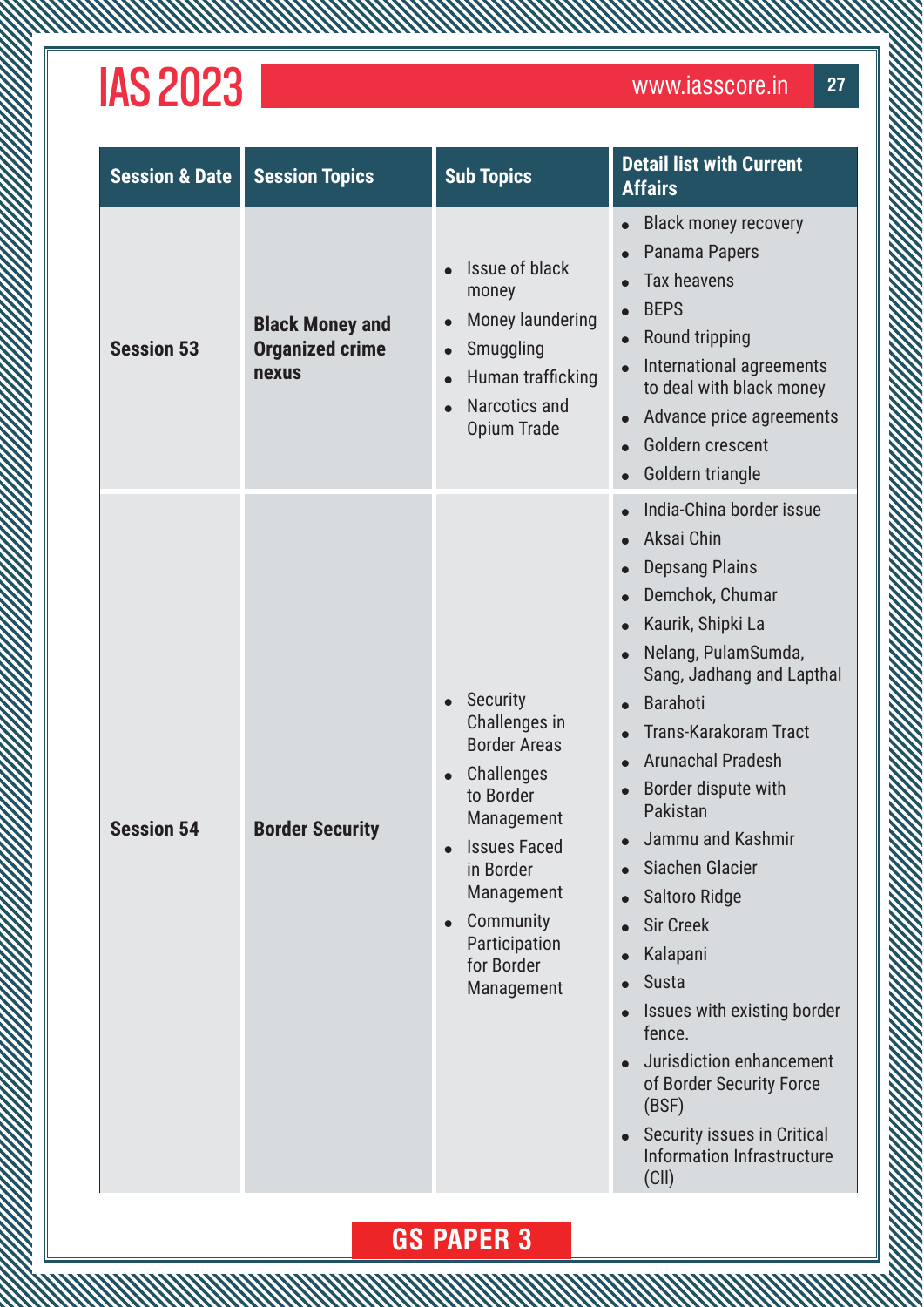**MMW** 

### GSSCORE

| <b>Session &amp; Date</b> | <b>Session Topics</b>                                                | <b>Sub Topics</b>                                                                                                         | <b>Detail list with Current</b><br><b>Affairs</b>                                                                                                                                                                                                                                                                                                                        |
|---------------------------|----------------------------------------------------------------------|---------------------------------------------------------------------------------------------------------------------------|--------------------------------------------------------------------------------------------------------------------------------------------------------------------------------------------------------------------------------------------------------------------------------------------------------------------------------------------------------------------------|
| <b>Session 55</b>         | <b>Border Security</b>                                               | <b>Bilateral Issues</b>                                                                                                   | Border Issues between<br>India and China<br>Border dispute with<br><b>Myanmar</b><br>Dispute between the land<br>in Kabaw Valley near<br>Hollenphai village, Moreh<br>of Manipur state, India<br>and Namphalong village,<br>Tamu of Sagaing Region,<br>Myanmar.<br>Border dispute with Nepal<br>Border dispute with Bhutan<br>Regions between Sarbhang<br>and Geylegphug |
| <b>Session 56</b>         | <b>Cyber Security</b>                                                | <b>Cyber Security</b><br><b>Types of Cyber</b><br>$\bullet$<br><b>Crimes</b>                                              | The current state of cyber<br>security in India<br><b>Cyber Security and</b><br>Surveillance<br>The Dark Web and<br><b>Regulatory Challenges</b>                                                                                                                                                                                                                         |
| <b>Session 57</b>         | <b>Cyber Security</b>                                                | Impact and Steps<br>needed<br>Recent Incident:<br>$\bullet$<br>Ransomware<br><b>National Cyber</b><br>$\bullet$<br>Policy | Need of a 'robust' cyber<br>security policy<br>Internet Crime Report for<br>2019<br><b>National Crime Records</b><br><b>Bureau (NCRB)</b><br><b>Important Bodies</b><br><b>National Technical</b><br><b>Research Organisation</b><br><b>Indian Computer</b><br><b>Emergency Response</b><br>Team (CERT-In)<br>Drone Rules, 2021 and<br>national security                 |
| <b>Session 58</b>         | <b>Social Media and</b><br><b>Internal Security</b><br><b>Threat</b> | Regulation of<br>$\bullet$<br>Social Media in<br>India for Internal<br><b>Security</b>                                    | Potential threats on social<br>media<br><b>Privacy concerns</b><br>$\bullet$                                                                                                                                                                                                                                                                                             |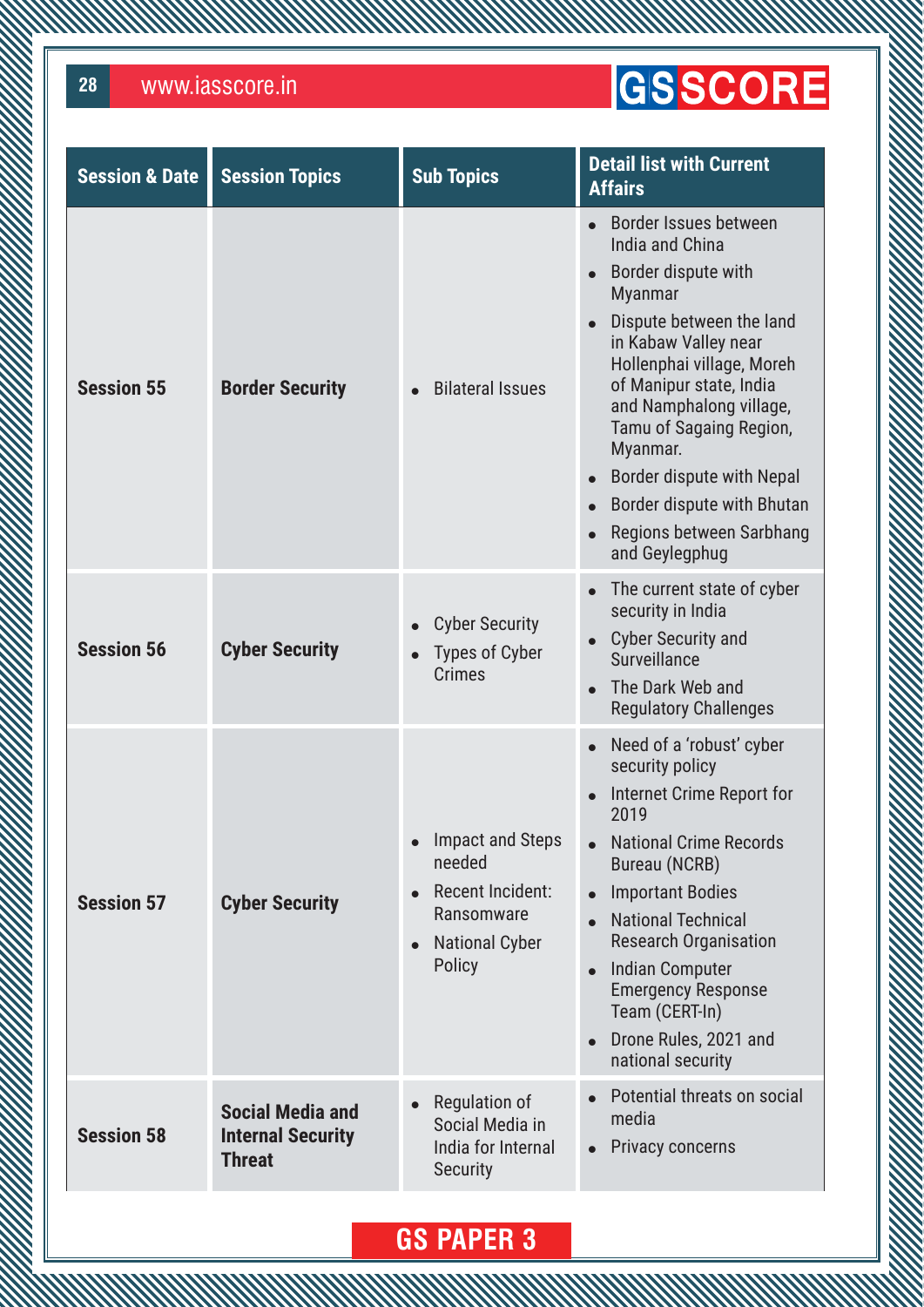| <b>Session &amp; Date</b>                                                   | <b>Session Topics</b> | <b>Sub Topics</b>                                  | <b>Detail list with Current</b><br><b>Affairs</b>                                                                                                                                                                                |
|-----------------------------------------------------------------------------|-----------------------|----------------------------------------------------|----------------------------------------------------------------------------------------------------------------------------------------------------------------------------------------------------------------------------------|
|                                                                             |                       | Challenges in<br><b>Monitoring Social</b><br>Media | Need of a new legislative<br>framework of the tech and<br>internet sectors<br>Ban on 59 Chinese<br>mobile applications to<br>counter the threat posed by<br>these applications to the<br>country's "sovereignty and<br>security" |
|                                                                             |                       |                                                    | Electronic media regulation                                                                                                                                                                                                      |
|                                                                             |                       |                                                    | OTT [over-the-top]<br>streaming platforms to<br>come under the jurisdiction<br>of the information and<br>broadcasting ministry                                                                                                   |
| <b>Revision Test 7 &amp; Discussion</b><br>(PT Mock + Mains Answer Writing) |                       |                                                    | <b>INTERNAL SECURITY</b>                                                                                                                                                                                                         |

#### SECTIONAL TEST (AFTER PRELIMS)

| <b>TEST NO.</b>   | <b>TOPICS</b>                                    |
|-------------------|--------------------------------------------------|
| Test 1            | <b>Indian Economy</b>                            |
| Test 2            | <b>Science &amp; Tech. and Internal Security</b> |
| Test <sub>3</sub> | <b>Environment &amp; Disaster Management</b>     |
|                   |                                                  |

#### MOCK TEST (AFTER PRELIMS)

| <b>TEST NO.</b>    | <b>TOPICS</b>     |
|--------------------|-------------------|
| <b>Mock Test 1</b> | <b>GS Paper 3</b> |
| <b>Mock Test 2</b> | <b>GS Paper 3</b> |